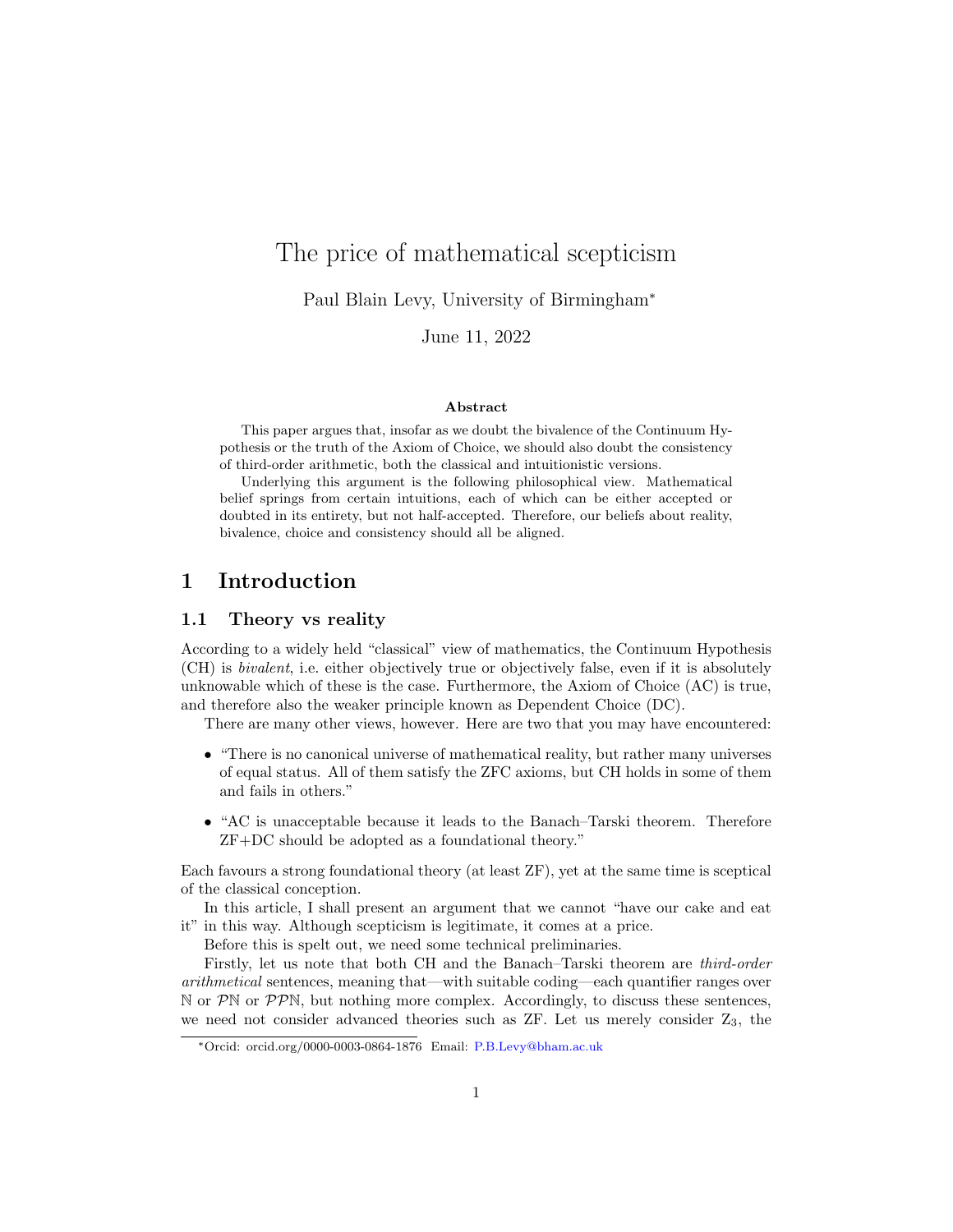theory of third-order arithmetic. (Technically, it is a 3-sorted first-order theory, with Extensionality axioms and unrestricted Comprehension and Induction schemes.)

Secondly, say that a relation R from a set A to a set B is entire when, for all  $a \in A$ , there is  $b \in B$  such that  $R(a, b)$ . Then AC and DC are stated as follows.

- $AC$  For any sets A and B, and any entire relation R from A to B, there is a function  $f \in B^A$  such that, for all  $a \in A$ , we have  $R(a, f(a))$ .
- DC For any set B, and any  $b \in B$  and entire endorelation R on B (i.e. relation from B to itself), there is a sequence  $(x_n)_{n\in\mathbb{N}}\in B^{\mathbb{N}}$  such that  $x_0=b$  and, for all  $n\in\mathbb{N}$ , we have  $R(x_n, x_{n+1})$ .

The contention of this article is that, insofar as we doubt CH bivalence or AC, we should also doubt the consistency of Z3. Likewise, doubting DC leads to doubt in the consistency of  $Z_2$ , the theory of second-order arithmetic.

Note In some fields of mathematics, such as topos theory, it is common to avoid using AC and other classical principles, in order to gain information about interesting models where these principles fail. (See [\[29\]](#page-18-0) for a recent example that actually relies on AC being true in reality.) Since this practice is not motivated by scepticism, it is philosophically uncontroversial and does not bear on our discussion.

### 1.2 Structure of paper

We proceed as follows. We begin (Section [2\)](#page-1-0) with a general discussion of belief and doubt, and I set out the paper's fundamental principles—which are open to dispute, of course. We then classify mathematical beliefs (Section [3\)](#page-3-0), based on the bivalence of different kinds of sentence. We consider the intuitions that may give rise to each of the positions (Section [4\)](#page-5-0) and discuss which of them are reliable (Section  $5$ ). I then argue that the various ways of answering this question lead to the claimed consequences (Section [6\)](#page-8-0). I also consider intuitionistic theories (Section [7\)](#page-9-0), and critique the view that "reality is indeterminate" (Section [8\)](#page-10-0). The issue of encoding is addressed in Section [9.](#page-11-0)

We then review some literature, looking at positions similar to the one I am proposing (Section [10\)](#page-12-0) and ones that conflict with it (Section [11\)](#page-14-0).

Section [12](#page-16-0) concludes, with a mention of future work.

# <span id="page-1-0"></span>2 Principles of justified belief

The words "doubt" and "scepticism" have various shades of meaning in English. In this article, they refer to a lack of belief in  $X$ , not to a belief that  $X$  is false. So please do not interpret me as saying that CH bivalence or AC sceptics should believe  $Z_3$  to be inconsistent; they should not.

The following examples illustrate our basic principles concerning belief and doubt. To avoid irrelevant infinity issues, let  $\mathbb{N}_G$  be the set of *Googolplex-bounded numbers*, i.e. natural numbers less than  $10^{10^{100}}$ .

1. Consider the statement "Cleopatra ate an even number of grapes". There is no evidence for or against. A person who believes this may happen to be right, but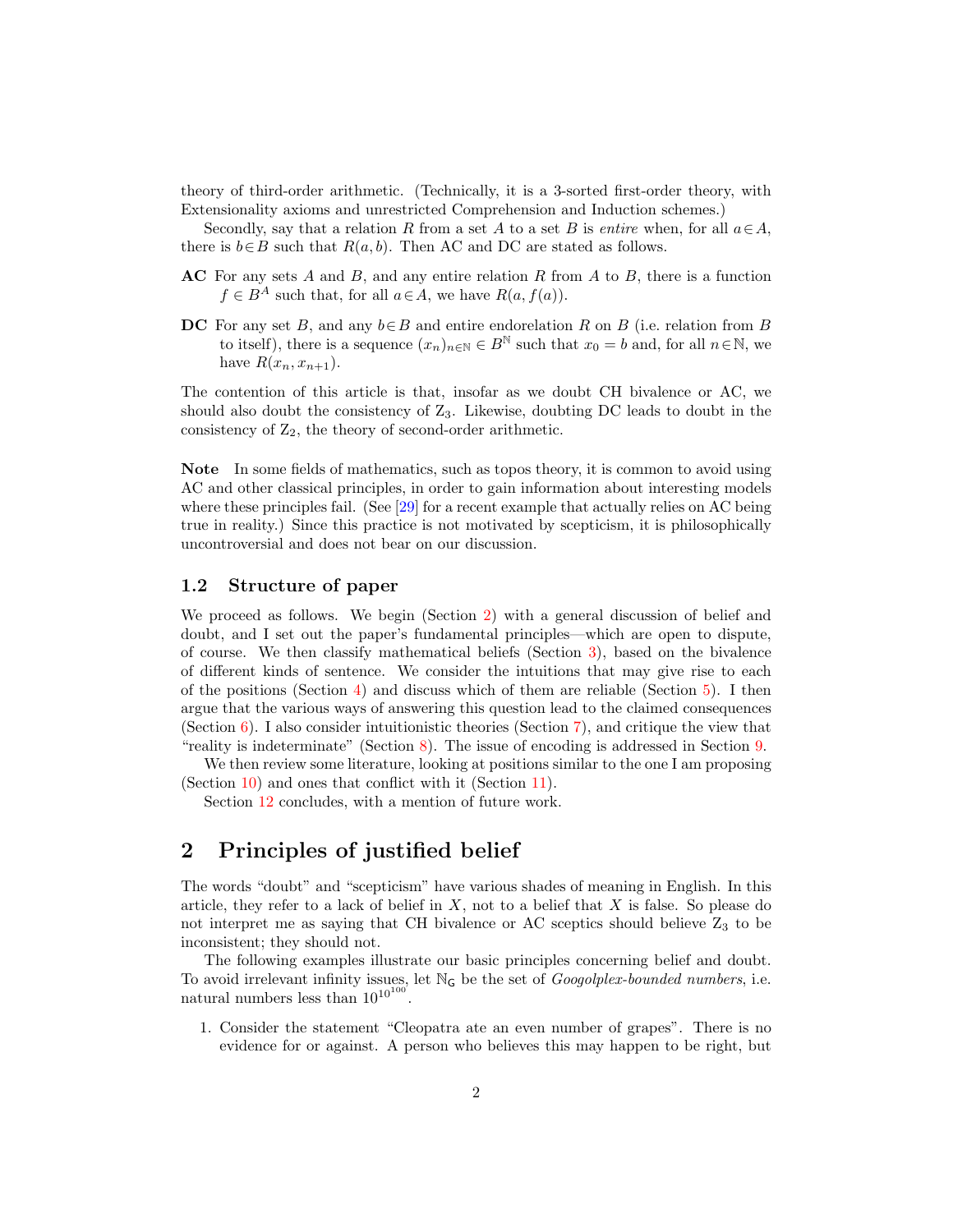their belief is nevertheless arbitrary and unjustified. So the correct position is to doubt it.

2. The *Googolplex Goldbach* conjecture says that every even Googolplex-bounded number other than 0 and 2 is a sum of two primes. We do not know whether this is true, so we doubt it.

What would cause us to believe it? Either a proof, or intuition, or a combination of the two. These are (we shall suppose) the only acceptable grounds for belief. Furthermore, appeals to intuition raise the tricky question of which intuitions are reliable.

We might be tempted towards belief by the fact  $[65]$  that the Goldbach property has been verified up to  $4 \times 10^{18}$ . And it is especially tempting to believe that the property holds for the least even number that has not yet been checked.<sup>[1](#page-2-0)</sup> But even this proposition—call it Liminal Goldbach—might be false for all we know. So we doubt it.

This illustrates a general principle: inductive evidence, however strong, is not sufficient grounds for belief. Mathematicians throughout the ages have largely agreed on this point.

(A possible objection: it is common mathematical practice to trust a proof checked by a computer or another person, and this relies on inductive inference. We are ignoring such issues.)

3. Consistency statements are not essentially different from statements about prime numbers. Recall that a theory  $T$  is *consistent* when False has no  $T$ -proof. Likewise, let us say that  $T$  is *Googolplex consistent* when False has no  $T$ -proof whose length is Googolplex-bounded. I shall assume without further comment that proof length has been precisely defined for each of our theories.

Consider the statement " $Z_3$  is Googolplex consistent". As before, our default position is to doubt it, and only proof or intuition will give us adequate grounds to believe it. Gödel's second incompleteness theorem and similar results do not justify relaxing this policy.

One sometimes hears the following argument for consistency: "Many clever people have used this theory and studied its foundations for years, and found no contradiction." Since this is an inductive inference, it is not sufficient grounds for belief.[2](#page-2-1)

To summarize:

- For any statement, our default position is doubt.
- Only proof and/or intuition will move us to a state of belief.
- <span id="page-2-0"></span>• We need to decide which intuitions are reliable.

<sup>&</sup>lt;sup>1</sup>As of 16 January 2022, this number is  $4.01 \times 10^{18} + 4$ . (Personal communication from Tomás Oliveira e Silva.)

<span id="page-2-1"></span> $^{2}$ As Hamkins [\[41\]](#page-19-0) points out: the negation of Fermat's Last Theorem turned out to be inconsistent, even though, before Wiles, many clever people had looked seriously and been unable to refute it.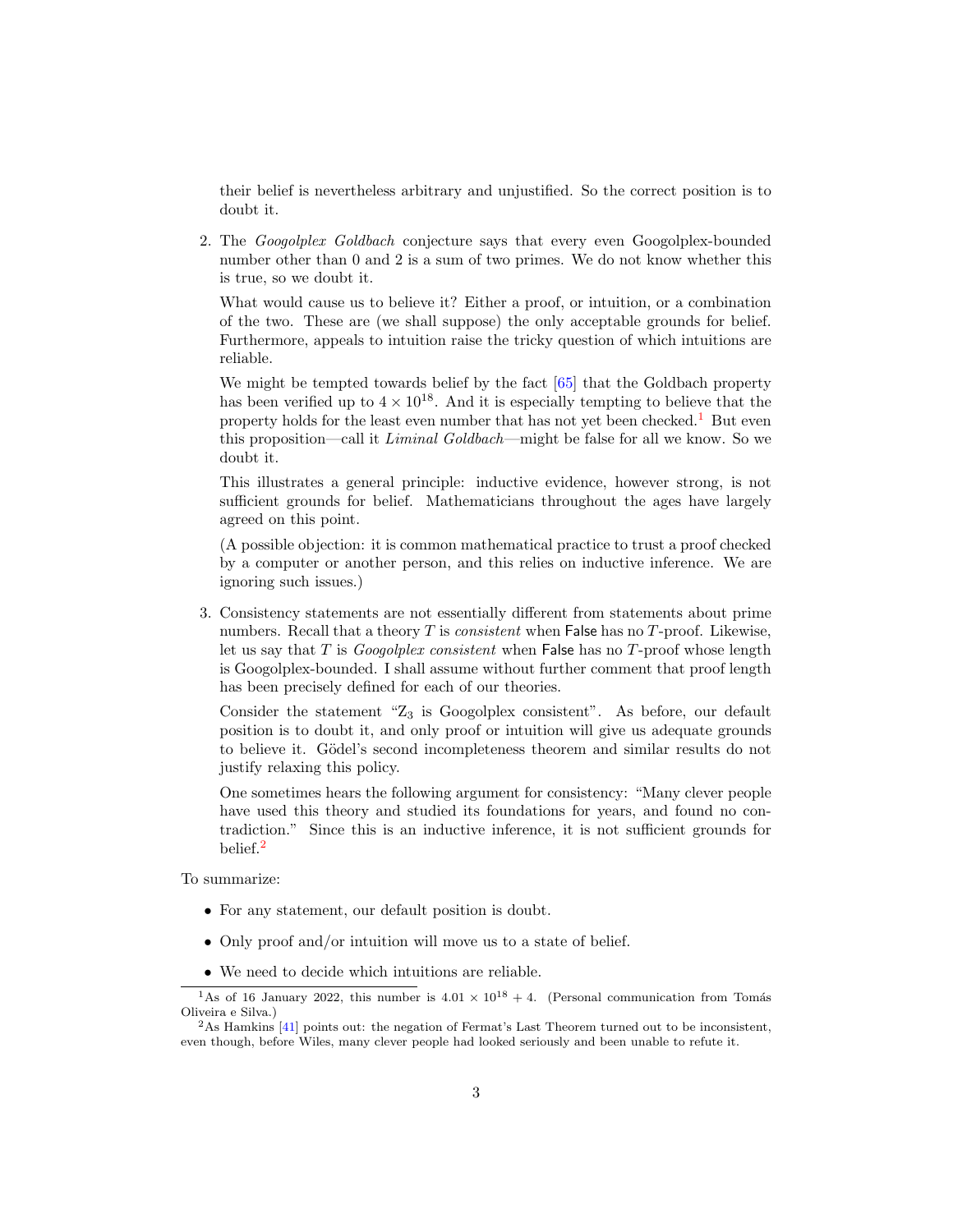- Inductive inference is not accepted.
- These principles apply, in particular, to consistency statements.

# <span id="page-3-0"></span>3 The bivalence questionnaire

Our investigation of mathematical reality begins with a list of sentences whose truth value is unknown. The details of each sentence are not so important, but please pay attention to the logical form. The list is as follows.

Physical sentences which concern the physical universe.

• The *Cleopatra Hypothesis*: Cleopatra ate an even number of grapes.

Computational sentences where quantifier ranges are finite.

• The *Googolplex Goldbach conjecture*: Every even Googolplex-bounded number other than 0 and 2 is a sum of two primes.

Arithmetical sentences where quantifiers range over all natural numbers.

- The Goldbach conjecture [\[97\]](#page-22-0): Every even natural number other than 0 and 2 is a sum of two primes. This has the form  $\forall n \in \mathbb{N}$ .  $\phi(n)$ , where  $\phi$  is computational.
- The twin prime conjecture [\[101\]](#page-22-1): There are infinitely many  $n \in \mathbb{N}$  such that both n and  $n+2$  are prime. This has the form  $\forall n \in \mathbb{N}$ .  $\exists m \in \mathbb{N}$ . $\phi(m, n)$ , where  $\phi$  is computational.
- Second-order arithmetical sentences where quantifiers range over all sets of natural numbers.
	- The Littlewood conjecture [\[99\]](#page-22-2): For any real numbers  $\alpha$  and  $\beta$ , we have  $\liminf_{n\to\infty} n\|n\alpha\| \|\overline{n}\beta\| = 0$ , where  $\|\cdot\|$  is the distance to the nearest integer. This has the form  $\forall x \in \mathcal{P} \mathbb{N}$ .  $\phi(x)$ , where  $\phi$  is arithmetical, because a real number can be encoded as a set of natural numbers, and a pair of subsets of N can be encoded as a single subset.
	- The *Toeplitz conjecture* [\[98\]](#page-22-3): Every simple closed curve contains all four vertices of some square. This has the form  $\forall x \in \mathcal{P} \mathbb{N}$ .  $\exists y \in \mathcal{P} \mathbb{N}$ .  $\phi(x, y)$ , where  $\phi$  is arithmetical, because a continuous function on  $\mathbb R$  can be encoded as a continuous function on Q.

#### Third-order arithmetical sentences where quantifiers range over all sets of sets of natural numbers.

• The Continuum Hypothesis [\[96\]](#page-22-4): There is a bijection from  $\aleph_1$  to  $2^{\mathbb{N}}$ . This has the form  $\exists x \in \mathcal{PPN}$ .  $\phi(x)$ , where  $\phi$  is second-order arithmetical, because an element of  $\aleph_1$  can be encoded (non-uniquely) as a well-ordered subset of  $\aleph$ .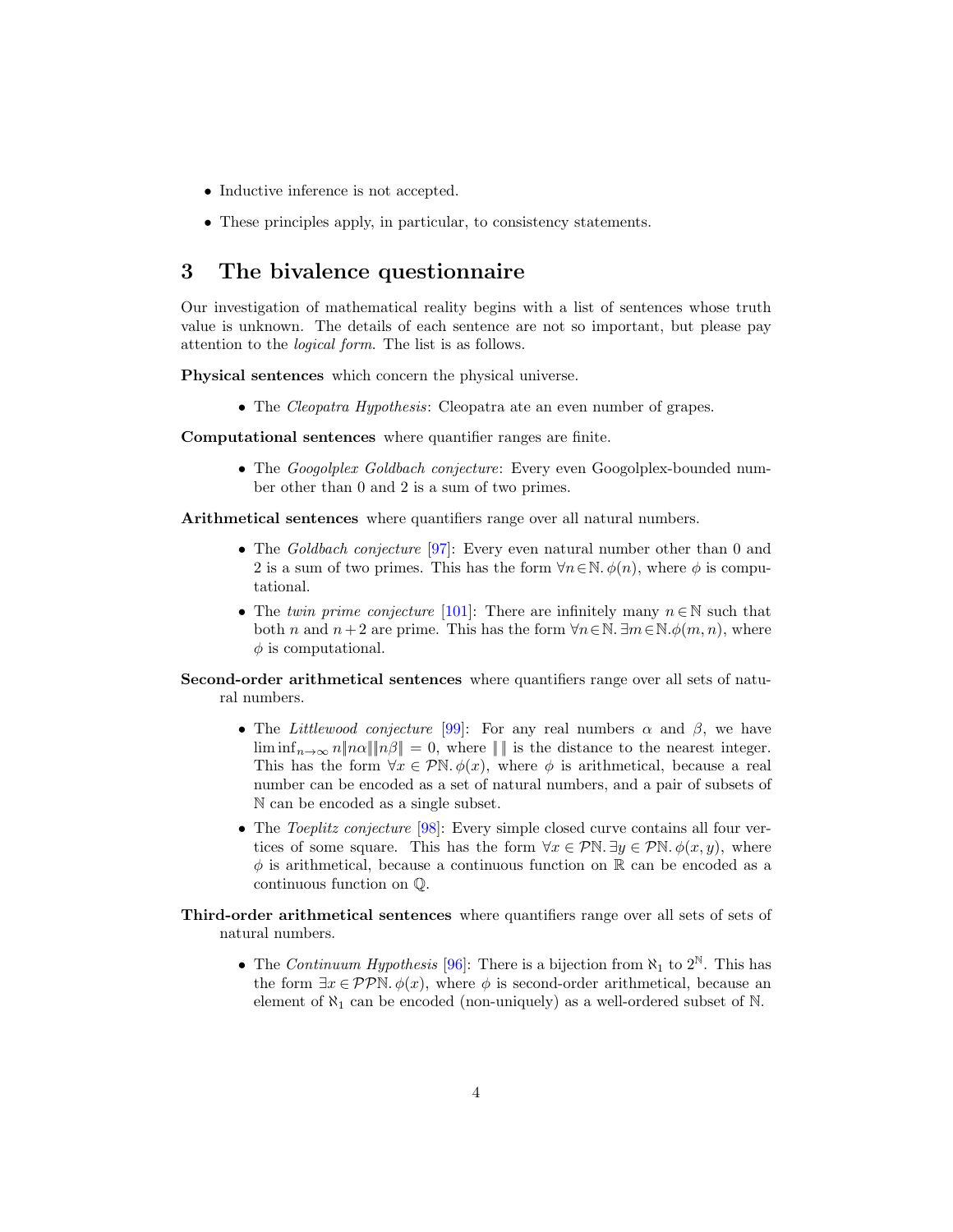- The Suslin Hypothesis [\[100,](#page-22-5) [37\]](#page-19-1): The tree  $\{0,1\}^{<\omega_1}$  has no subtree in which every chain and every antichain is countable. This has the form  $\neg \exists x \in$  $PPN.\forall y \in PPN.\phi(x, y)$ , where  $\phi$  is second-order arithmetical, because an element of the tree can be encoded (non-uniquely) as a tuple  $\langle X, \prec, Y \rangle$ , where  $\langle X, \prec \rangle$  is a well-ordered subset of N, and  $Y \subseteq X$  indicates which elements of X are mapped to 1.
- Unrestricted set-theoretic sentences where quantifiers range over all sets or all ordinals.
	- The *Generalized Continuum Hypothesis* [\[96\]](#page-22-4): Every infinite cardinal  $\kappa$  satisfies  $\kappa^+ = 2^{\kappa}$ . This has the form  $\forall \alpha \in \mathsf{Ord}.\ \phi(\alpha)$ , where  $\phi$  uses only restricted quantifiers,<sup>[3](#page-4-0)</sup> since cardinals can be encoded as initial ordinals.
	- The Eventually Generalized Continuum Hypothesis: There is an infinite cardinal  $\lambda$  such that every cardinal  $\kappa \geq \lambda$  satisfies  $\kappa^+ = 2^{\kappa}$ . This has the form  $\exists \alpha \in \mathsf{Ord}.\ \forall \beta \in \mathsf{Ord}. \phi(\alpha, \beta), \text{ where } \phi \text{ uses only restricted quantifiers.}$

Class-theoretic sentences where quantifiers range over all classes.

- The Club-Failure Hypothesis considered by Schlutzenberg [\[81\]](#page-21-0): Every club class of infinite cardinals has a member whose successor cardinal  $\kappa$  is a GCH failure, i.e. satisfies  $\kappa^+ < 2^{\kappa}$ . Writing Class(Ord) for the collection of classes of ordinals, this has the form  $\forall X \in Class(Ord)$ .  $\phi(X)$ , where  $\phi$  is set-theoretic.
- The Ord-Suslin Hypothesis considered by Hamkins and Switzer [\[88\]](#page-22-6): The tree  $\{0,1\}$ <sup><Ord</sup> has no subtree in which every chain and every antichain is a set. This has the form  $\neg \exists X \in Class(Ord) \forall Y \in Class(Ord) \in \phi(X, Y)$ , where  $\phi$ is set-theoretic.

For each kind of sentence other than physical and computational, I have given two examples. The first has just one quantifier ( $\forall$  or  $\exists$ ) of the specified kind, and the second has two (∀∃ or ∃∀). Such sentence forms are often described in the terminology of logical complexity: the Goldbach conjecture is  $\Pi_1^0$ , the twin prime conjecture  $\Pi_2^0$ , the Littlewood conjecture  $\Pi_1^1$  and so forth. Note that the Goldbach conjecture (like every  $\Pi_1^0$  sentence) is "falsifiable", meaning that someone who asserts it runs the risk of being hit by a counterexample.

Now I am going to interrogate you. Assume pessimistically that these sentences cannot be proved or refuted in any convincing way within the lifetime of the universe. Under this assumption (which may be correct for all we know), which of these sentences do you consider to be bivalent? In other words, do you think that—despite our hopeless ignorance—there is a fact of the matter whether Cleopatra ate an even number of grapes? Whether every even Googolplex-bounded number other than 0 and 2 is a sum of two primes? And so forth.

Let me stress that "bivalence ambivalence" is allowed and even encouraged. I dare say that few people would be certain of their answer for all the sentences.

Questionnaires of this kind have often appeared [\[32,](#page-18-1) [93\]](#page-22-7). They provide a crude but useful device to measure a person's belief in objective reality, a belief known as "realism" or "platonism". (These words will be used interchangeably.)

<span id="page-4-0"></span><sup>&</sup>lt;sup>3</sup>The sense is more liberal than that of the limited ZF syntax, and allows  $P$ .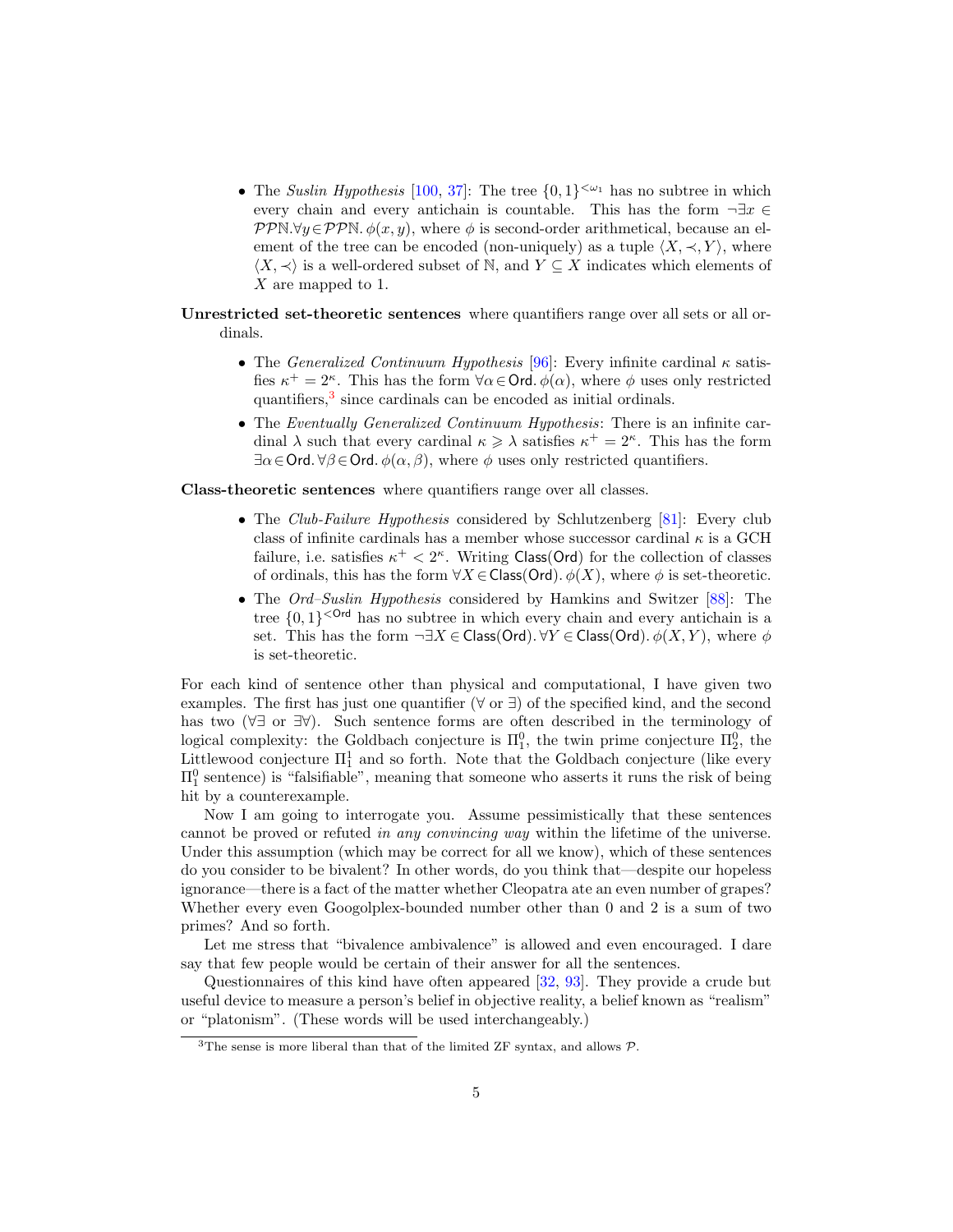It is time to name various philosophical positions.

- An *ultrafinitist* [\[17,](#page-17-0) [66\]](#page-20-1) doubts that computational sentences are bivalent.
- A finitist accepts this, but doubts that arithmetical sentences are bivalent.
- A countabilist accepts this, but doubts that second-order arithmetical sentences are bivalent.
- A sequentialist accepts this and also DC, but doubts that third-order arithmetical sentences are bivalent.
- A particularist accepts this and also AC, but doubts that sentences that quantify over all sets or ordinals are bivalent.
- A totalist accepts all the above, but doubts that class-theoretic sentences are bivalent.

Views that accept the bivalence of class-theoretic sentences are not considered in this article.

The above taxonomy immediately raises questions. Is this all just a choice between various coloured pills? Why not have an option for someone who accepts that 17th order arithmetical sentences are bivalent but not 18th order? Or for someone who accepts that  $\Pi_{52}^0$  sentences are bivalent but not  $\Pi_{53}^0$  ones?

To answer these questions, recall that belief should not be arbitrary. Furthermore (according to our principles), it should be justified by proof or intuition. So we cannot be mere "truth value realists", believing for no reason that sentences of a certain kind are bivalent. What, then, are the intuitions that support the various positions?

### <span id="page-5-0"></span>4 Intuitions of mathematical reality

I now present five intuitions that I experience, and hopefully you do too. They are little people inside our head, and each of them is going to speak. For the moment, just listen to them. We postpone the question of whether they are reliable.

- Googolplex "I perceive the notion of Googolplex-bounded number. Since this is a clearly defined notion, quantification over the set  $\mathbb{N}_G$  yields an objective truth value."
- Arbitrary Natural Number "I perceive the notion of a natural number, given by zero and successor and nothing more. This is a clearly defined notion, as restrictive as possible. So quantification over the set N yields an objective truth value."
- Arbitrary Sequence "Given a set B, I perceive the notion of a sequence  $(x_n)_{n\in\mathbb{N}}$  in B, which consists of successive arbitrary choices of an element of B. This is a clearly defined notion, as liberal as possible. So quantification over the set  $B^{\mathbb{N}}$ yields an objective truth value. Since a sequence consists of successive arbitrary choices, DC holds."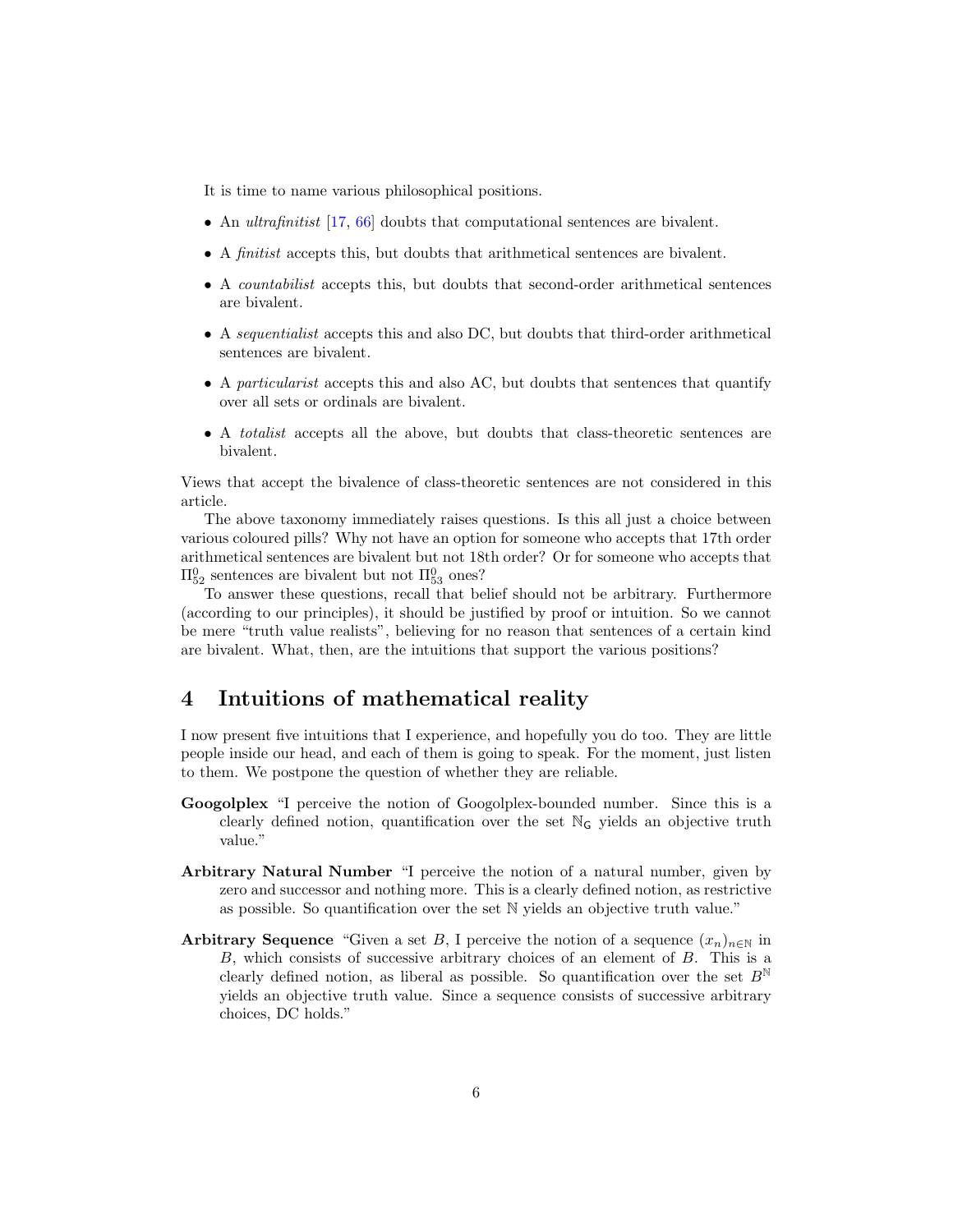- Arbitrary Function "Given sets A and B, I perceive the notion of a function f from A to B, which consists of independent arbitrary choices  $f(a) \in B$ , one for each  $a \in A$ . This is a clearly defined notion, as liberal as possible. So quantification over the set  $B^A$  yields an objective truth value. Since a function consists of independent arbitrary choices, AC holds."
- Arbitrary Ordinal "I perceive the notion of an ordinal. This is a clearly defined notion, as liberal as possible. So quantification over the class Ord yields an objective truth value."

Let me stress that AC is integral to the intuition of a function as consisting of independent arbitrary choices; it is not a separate intuition. Likewise, DC is integral to the intuition of a sequence as consisting of successive arbitrary choices.

Ultrafinitists accept none of these intuitions. Finitists accept the first one, countabilists the first two, sequentialists the first three, particularists the first four, and totalists all five. To see the link to  $Z_2$  and  $Z_3$ , note that for any set A we have a bijection  $\mathcal{P} A \cong \{0,1\}^A$  that represents each subset C of A by its characteristic function.<sup>[4](#page-6-1)</sup> So we have bijections  $\mathcal{P}\mathbb{N} \cong \{0,1\}^{\mathbb{N}}$  and  $\mathcal{P}\mathcal{P}\mathbb{N} \cong \{0,1\}^{\{0,1\}^{\mathbb{N}}}$ .

The taxonomy I have given is crude, and ignores many important distinctions. For example, it is usual [\[94\]](#page-22-8) to distinguish finitists from constructivists (also called intuitionists). The latter believe in constructions on natural numbers, and in higher-order constructions; but such notions are beyond the scope of this paper. I have also avoided the question of what ultrafinitists do believe, but presumably calculations are acceptable.[5](#page-6-2)

Finitism is linked to Primitive Recursive Arithmetic (PRA), a subsystem of PA [\[90\]](#page-22-9). Countabilism is linked to the "predicative" line of work initiated by Weyl [\[95\]](#page-22-10). Sequentialism is linked to descriptive set theory [\[75,](#page-21-1) Section 3.2.3].

# <span id="page-6-0"></span>5 Reliability of the intuitions

We now need to consider which of these intuitions are reliable. Each one claims to have (limited) access to an objective, "platonic" realm, much larger than we can directly apprehend. So the truly sceptical answer is that none are reliable. "How can a human mind have access to an immense platonic realm? The idea is absurd!"<sup>[6](#page-6-3)</sup> The price of such an attitude is ultrafinitism.

This is a contentious point, because finitists and constructivists sometimes argue in exactly this way against more credulous positions. But the anti-platonist argument has nothing to do with infinity *per se*. The set  $\mathbb{N}_G$  is no more capable of direct apprehension, by an actual human or computer, than N. To rescue finitism from the charge of being

<span id="page-6-1"></span><sup>&</sup>lt;sup>4</sup>Constructivists would say that I am assuming  $C$  to be a "decidable" subset, meaning that every  $a \in A$  is either a member or a non-member of C. Since our concern at this point is bivalence and classical theories, that is not an issue.

<span id="page-6-2"></span><sup>&</sup>lt;sup>5</sup>Friedman [\[31\]](#page-18-2) recalls meeting the ultrafinitist Esenin-Volpin: "I then proceeded to start with  $2<sup>1</sup>$ and asked him whether this is 'real' or something to that effect. He virtually immediately said yes. Then I asked about  $2^2$ , and he again said yes, but with a perceptible delay. Then  $2^3$ , and yes, but with more delay. This continued for a couple of more times, till it was obvious how he was handling this objection. [. . . ] There is no way that I could get very far with this."

<span id="page-6-3"></span> $6$ Such arguments have been considered by Benacerraf  $[6]$ , Field  $[28]$  and others.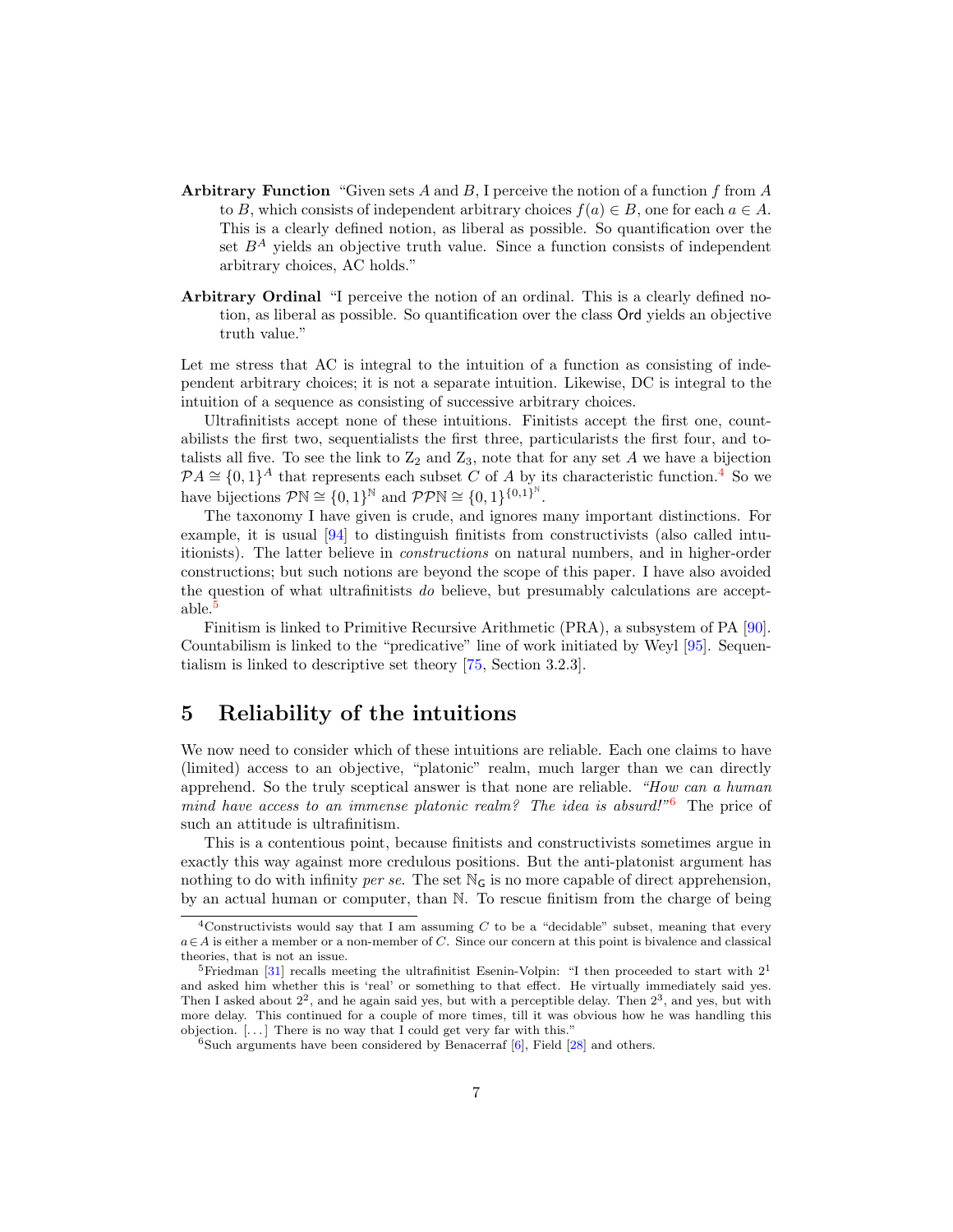a platonist philosophy, some may say that Googolplex Goldbach can "in principle" be decided by checking, while others may "prove" its bivalence by an induction up to Googolplex. But surely each of these defences relies on a prior belief in the very set  $\mathbb{N}_{\mathsf{G}}$ that ultrafinitists doubt.

In summary, anyone who believes in the bivalence of Googolplex Goldbach is a platonist. Welcome to the club!

Leaving aside ultrafinitists, then, we all accept  $\mathbb{N}_{\mathsf{G}}$  and are platonists. Now we must decide how far to go, and it is not an easy question. The first four intuitions have the following profound differences.

- The set  $\mathbb{N}_G$  can in principle be grasped.
- Each element of N can in principle be grasped.
- An element of  $B^{\mathbb{N}}$  is given by just one choice at a time, and each time-point can in principle be grasped.
- An element of  $B^A$  is given by A-many choices at the same time.

Suppose we accept Arbitrary Natural Number and Arbitrary Sequence. Shall we accept Arbitrary Function? Two arguments have been made against it.

Firstly, some have suggested that the independence results [\[39,](#page-19-2) [15,](#page-17-2) [53\]](#page-20-2) provide evidence against CH bivalence. I do not see why that should be so, even if the truth value of CH is absolutely unknowable. Whether Cleopatra ate an even number of grapes is unknowable, but that is not an argument against bivalence.<sup>[7](#page-7-0)</sup>

In fact, none of the intuitions claim to have *complete* knowledge of the entities they perceive. On the contrary, they profess extreme ignorance, merely claiming to know the most basic properties. Most of our knowledge about N, for example, comes from proof, not directly from the Arbitrary Natural Number intuition. Whatever limits may exist on our proof ability, they do not call into question the reliability of that intuition.

This point also applies in reverse. If the CH mystery is solved at some future time, this will not give us a reason to consider the Arbitrary Function intuition reliable. The one has nothing to do with the other.

Secondly, some have suggested that the Banach–Tarski theorem provides evidence against AC. But this criticism is based on geometric intuition, which mathematicians have learnt to distrust. Furthermore, it has been argued that there are also theorems provable without AC that violate geometric intuition [\[25\]](#page-18-4).

Discounting these arguments against the Arbitrary Function intuition, we are still left with the question of whether to accept it. Personally I find the intuition strong enough to accept, but am not free of ambivalence, and can understand others being more cautious.

Lastly we come to the Arbitrary Ordinal intuition. It is highly controversial [\[67,](#page-21-2) [21,](#page-18-5) [77,](#page-21-3) [30,](#page-18-6) [80\]](#page-21-4) because of the Burali-Forti paradox: it claims to perceive a notion of ordinal that is "as liberal as possible" and yet excludes the order-type of the well-ordered class Ord. Although it has been defended [\[9,](#page-17-3) [12\]](#page-17-4), I personally am sceptical. In any case, the issue is beyond the scope of this article, which is concerned with higher-order arithmetic.

<span id="page-7-0"></span><sup>7</sup>Gaifman [\[32\]](#page-18-1) makes a similar point: "I toss a fair coin and, without noting the side it landed, I toss it again. Nobody knows and nobody will be able to know the outcome of the first toss. [. . . ] Yet people have no problem in believing that there is a true answer to the question 'which side did the coin land?'".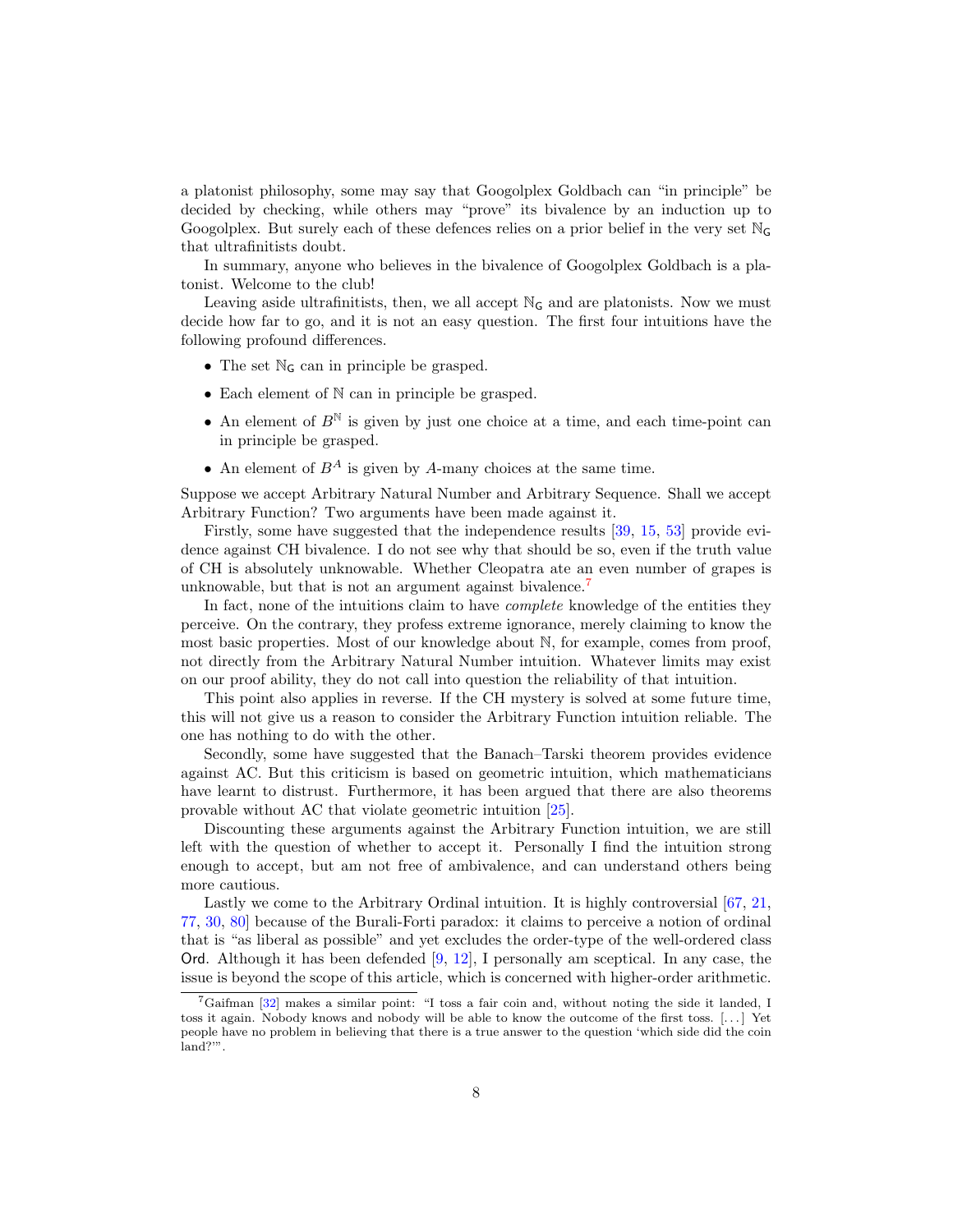### <span id="page-8-0"></span>6 Consequences of belief and doubt

### 6.1 Introduction

Here is the summary so far. The starting position was that the only acceptable grounds for belief are proof and intuition. I then listed some intuitions that I experience (and am assuming that there are no others that would undermine my argument). The key question was which of these are reliable, and we have noted various possible answers. In this section, we consider their consequences.

#### 6.2 Peano Arithmetic and beyond

We begin with the Arbitrary Natural Number intuition. If we accept it, then we believe in a platonic realm of natural numbers, and the bivalence of every arithmetical statement. Every PA axiom is true, and every inference rule preserves truth. So every theorem is true, and PA is consistent.

If, on the other hand, we doubt Arbitrary Natural Number, i.e. we are finitists, then this simple path to PA consistency is blocked. But perhaps some other proof will convince us. So we turn to the literature. Gentzen  $[34, 14]$  $[34, 14]$  $[34, 14]$  proved PA consistency using *induction up to*  $\varepsilon_0$ , and Gödel's Dialectica argument [\[4,](#page-17-6) [38\]](#page-19-3) proved it using *higher-order* constructions. Unless we accept one of these principles, we have to doubt the Googolplex consistency of PA.

Now consider the theory  $Z_2$ . We believe it to be consistent if we accept Arbitrary Natural Number and Arbitrary Sequence. On the other hand, if we stop at Arbitrary Natural Number, i.e. we are countabilists, then the simple consistency argument does not work. But perhaps some other proof will convince us. So we turn to the literature. Tait [\[89\]](#page-22-11) and Girard [\[36\]](#page-19-4) proved it using a predicate on N defined "impredicatively" via quantification over  $\mathcal{P}\mathbb{N}$ , but a countabilist would surely not accept such a definition. There is also Spector's proof of  $Z_2$  consistency, which uses *higher-typed bar recursion* [\[26,](#page-18-8) [86\]](#page-22-12). Unless we accept this principle—which is rather unlikely—we have to doubt the Googolplex consistency of  $Z_2$ .

Moving on, if we accept Arbitrary Function, then we conclude that CH is bivalent and  $Z_3$  is consistent. But if we stop at Arbitrary Sequence, i.e. we are sequentialists, then we have to doubt the Googolplex consistency of  $Z_3$ . There is no middle ground. A formal consistency proof might convince us, but the ones in the literature—e.g. [\[72,](#page-21-5) [91\]](#page-22-13) use a predicate on  $\mathcal{P} \mathbb{N}$  defined "impredicatively" via quantification over  $\mathcal{P} \mathcal{P} \mathbb{N}$ , which a sequentialist would surely not accept.

My key point is that, although we can either accept or doubt an intuition, we cannot half-accept. If we consider an intuition to be unreliable, then we should fully discard it. For a historical example: once the mathematical community came to view geometrical intuition as unreliable, it was fully discarded, in the sense that appealing to it in a proof was no longer allowed.

Thus, accepting  $Z_3$  but not AC is not an option, since AC is asserted by Arbitrary Function. So if the Banach–Tarski theorem is anything less than an objectively true statement, then either Arbitrary Natural Number or Arbitrary Function is an unreliable intuition, and the Googolplex consistency of  $Z_3$  is in doubt.

Likewise, it cannot be said that  $\mathcal{P}^{73}$ N is "less credible" than  $\mathcal{PPN}$ . This is a statistical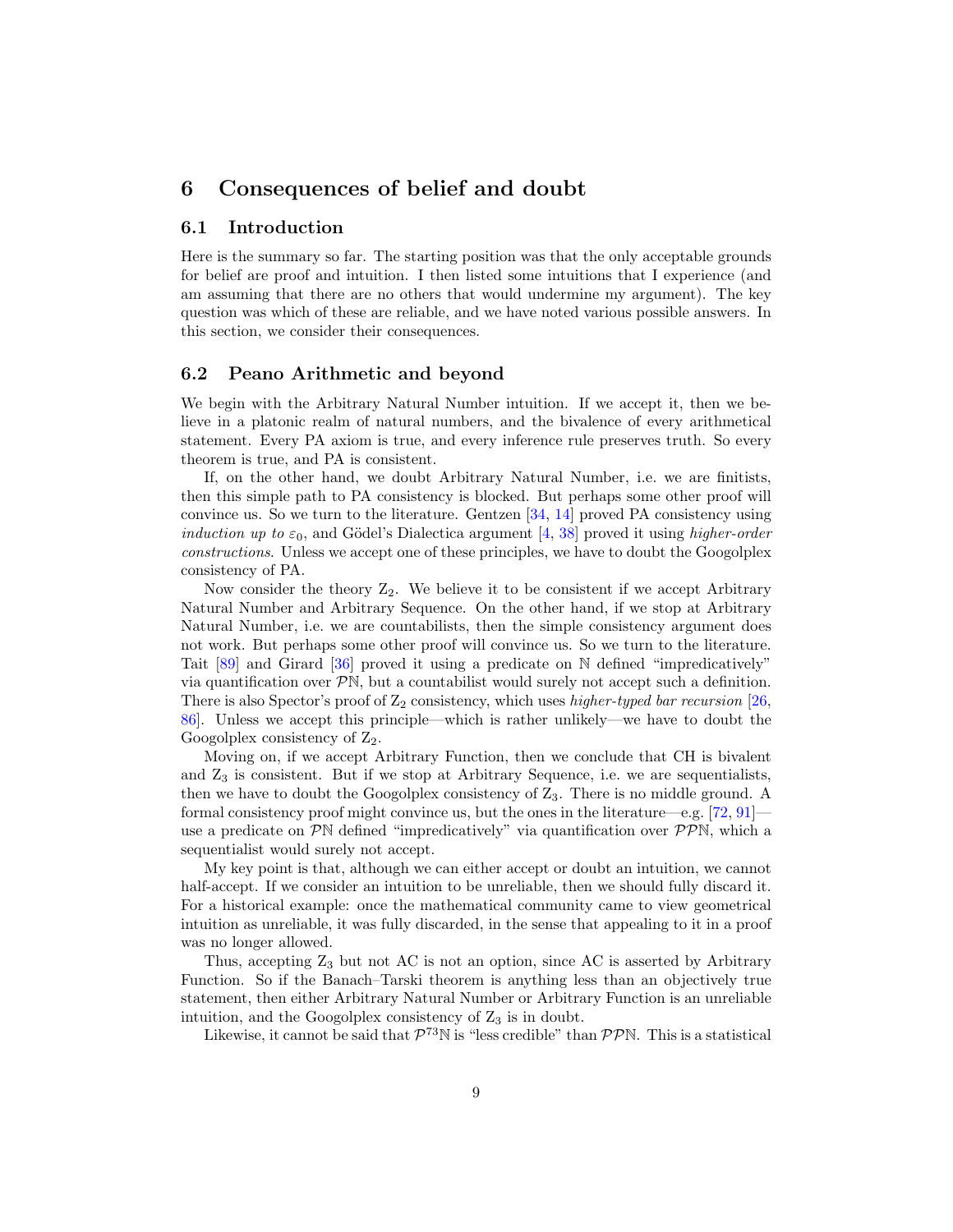way of thinking, appropriate only when inductive inference is used. If  $\mathcal{P}^{73}$  N is not real, then either Arbitrary Natural Number or Arbitrary Function is an unreliable intuition, so the reality of  $\mathcal{PPN}$  is in doubt.

In the same way, our line of thinking does not allow the "positivist" view of Kahrs [\[46\]](#page-19-5), which accepts the bivalence of  $\Pi_1^0$  sentences but doubts that of the twin prime conjecture. For if Arbitrary Natural Number is an unreliable intuition, then even the bivalence of the Goldbach conjecture is in doubt. Likewise for each pair of sentences in our questionnaire: if we doubt the bivalence of the second sentence, then we should also doubt that of the first.

#### 6.3 Finitism and ultrafinitism

Let us revisit the two most sceptical schools, which differ in their view of PRA. For a finitist, each PRA axiom is true and each proof rule preserves truth. So each theorem is true and PRA is consistent. But an ultrafinitist cannot accept this argument. Presumably they will also be unconvinced by the formal consistency proof, which uses induction up to  $\omega^{\omega}$ . So they will doubt the Googolplex consistency of PRA.

Finally, let us note that a finitist cannot accept the bivalence of  $\Pi_1^0$  statements such as "PA is consistent" or "ZFC is consistent". And an ultrafinitist cannot even accept the bivalence of computational statements such as "PRA is Googolplex consistent" or "ZFC is Googolplex consistent".

### <span id="page-9-0"></span>7 Intuitionistic theories

Up to this point, the theories we have seen are *classical*, i.e. they include the law of Excluded Middle  $\phi \vee \neg \phi$ . Dropping this law from PA gives the intuitionistic theory known as *Heyting arithmetic* (HA). Dropping it from  $Z_2$  gives *intuitionistic second*order arithmetic  $(IZ_2)$ , and dropping it from  $Z_3$  gives intuitionistic third-order arithmetic  $(IZ_3)$ . Furthermore, we can obtain *intensional* versions of  $IZ_2$  and  $IZ_3$  by dropping Extensionality. The following results are provable in PRA [\[92,](#page-22-14) page 170].

- PA and HA are equiconsistent.
- $Z_2$  and intensional  $IZ_2$  are equiconsistent.
- $Z_3$  and intensional  $IZ_3$  are equiconsistent.

We accordingly ask: is there an intuition—other than the ones on our list—that would yield the consistency of these intuitionistic theories (and therefore also the classical ones)? In the case of HA, the previously mentioned notion of higher-order construction may be considered such an intuition.

But for  $IZ_2$  (or intensional  $IZ_2$ ), the answer seems to be no. The problem is that the Comprehension scheme allows quantification ranging over  $\mathcal{P}N$ , which is impredicative. It is hard to see how someone who doubts the Arbitrary Natural Number or Arbitrary Sequence intuition can justify this.<sup>[8](#page-9-1)</sup>

<span id="page-9-1"></span><sup>&</sup>lt;sup>8</sup>This concern does not apply to theories without powerset, such as dependent type theory with predicative universes  $[61]$  or CZF  $[16]$ . These theories are weaker in consistency strength than  $Z_2$ , and are supported by proof-theoretic results [\[82\]](#page-21-6) and constructive intuitions. One can of course debate whether these provide sufficient justification, but the issue is beyond the scope of this paper.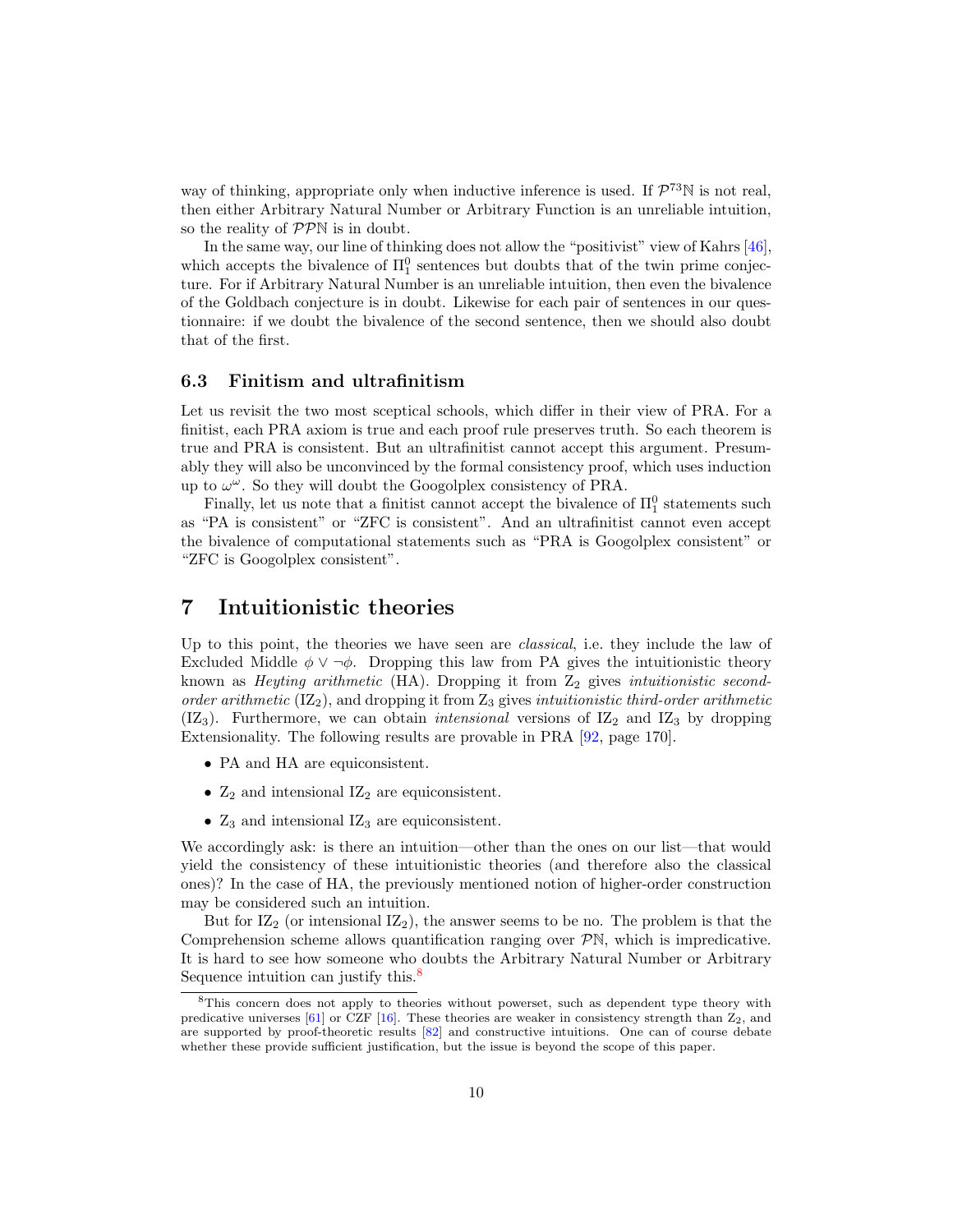Likewise for  $IZ_3$  (or intensional  $IZ_3$ ), the answer seems to be no, because the Comprehension scheme allows quantification ranging over  $\mathcal{PPN}$ , which is impredicative. It is hard to see how someone who doubts the Arbitrary Natural Number or Arbitrary Function intuition can justify this.

Some authors have proposed free topos theory (the axiomatic theory of an elementary topos with a natural numbers object) as a foundation of mathematics [\[50,](#page-19-6) [51\]](#page-20-4). It contains IZ3; so—according to our argument—we should doubt its consistency if we doubt CH bivalence or AC.<sup>[9](#page-10-1)</sup>

### <span id="page-10-0"></span>8 Multiversism

Let us next examine a particular kind of bivalence scepticism, called *multiversism* [\[3,](#page-17-8) [42\]](#page-19-7). It asserts that there are many mathematical universes, all of equal status. In short, "reality is indeterminate". Supposedly, a non-bivalent sentence is one that holds in one universe and not in another. Sometimes an analogy is drawn with Euclid's Fifth Axiom. I shall now raise two concerns with multiversism.[10](#page-10-2)

Firstly, there is usually a theory (such as ZFC) that all the universes are supposed to model. This theory needs to be consistent, or else the multiverse will be a "nulliverse".

As discussed above, it is hard to see how the belief in consistency can be justified.

Secondly, it seems that multiversism fails to properly account for bivalence doubt. Let me give some examples of this.

- A finitist's doubt in the bivalence of the Goldbach conjecture stems from a fear that N may be unreal, not from a fear that it may be indeterminate. In other words, the finitist does not fear that there may be several versions of N, with the Goldbach conjecture holding in one and failing in another. For in their view, if the conjecture holds in some "version of N" that is at least a model of Robinson arithmetic (say), then it is simply true.
- A countabilist's doubt in the bivalence of the Littlewood conjecture stems from a fear that PN may be unreal, not from a fear that it may be indeterminate. For in their view, if the conjecture fails in some "version of  $\mathcal{P}N$ " that is at least a collection of subsets of N, then it is simply false.
- A sequentialist's doubt in CH bivalence stems from a fear that  $\mathcal{PPN}$  may be unreal, not from a fear that it may be indeterminate. For in their view, if CH holds in some "version of  $\mathcal{PP}^{\mathbb{N}}$ " that is at least a collection of subsets of  $\mathcal{P}^{\mathbb{N}}$ , then it is simply true.
- A particularist's doubt in GCH bivalence stems from a fear that Ord may be unreal, not from a fear that it may be indeterminate. For in their view, if GCH fails in some "version of Ord" that is at least a collection of ordinals, then it is simply false.

<span id="page-10-2"></span><span id="page-10-1"></span><sup>&</sup>lt;sup>9</sup>Cf. the discussion in  $[51,$  Section 1.7.2].

<sup>10</sup>A multiverse theory can be construed either as a philosophical view of reality or as a mathematical account of a class of models. My comments only concern the former.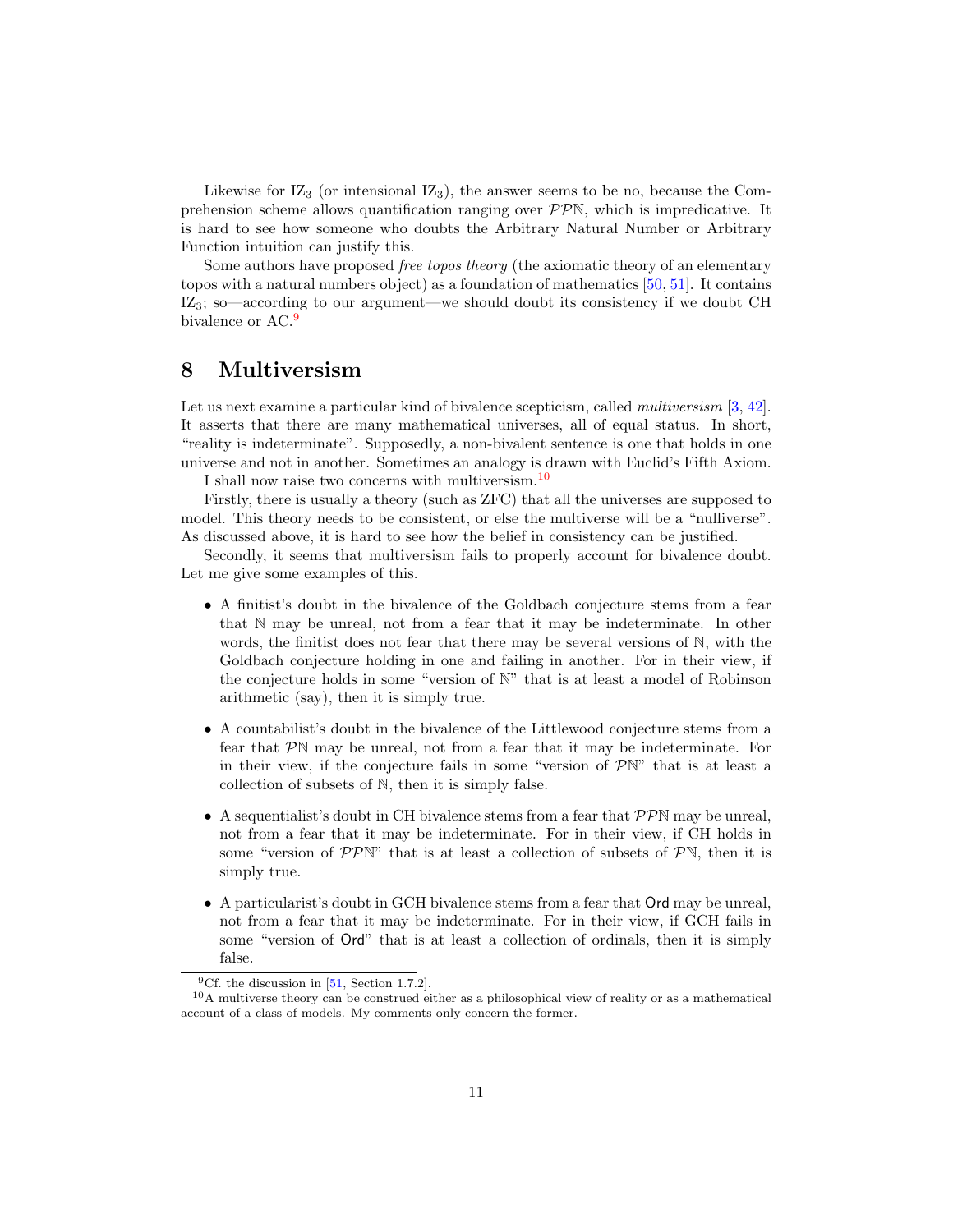• A totalist's doubt in the bivalence of the Club-Failure Hypothesis stems from a fear that Class(Ord) may be unreal, not from a fear that it may be indeterminate. For in their view, if the hypothesis fails in some "version of Class(Ord)" that is at least a collection of classes of ordinals, then it is simply false.

Each of these examples concerns a single-quantifier sentence just beyond the boundary of platonist belief. Doubt in the bivalence of such sentences cannot be attributed to a fear of indeterminacy.<sup>[11](#page-11-1)</sup>

### <span id="page-11-0"></span>9 Platonism is not essentialism

I have now almost finished presenting my argument. In brief, it says that—with the possible exception of formal consistency proofs—the only adequate basis for consistency belief is platonism. My final task is to correct a certain misunderstanding of platonism that makes my position seem more demanding than it actually is. The issue (or a version of it) has been raised by Benacerraf [\[5\]](#page-17-9), Reynolds [\[79\]](#page-21-7) and others.

To illustrate the point, here are two injections from  $\mathbb Q$  to N. The *red encoding* sends 0 to 0, and  $\frac{m}{n}$  (for coprime  $m, n > 0$ ) to  $2^m \times 3^n$ , and  $-\frac{m}{n}$  (for coprime  $m, n > 0$ ) to  $2^m \times 3^n \times 5$ . The *yellow encoding* sends 0 to 17, and  $\frac{m}{n}$  (for coprime  $m, n > 0$ ) to  $2^m \times 3^n \times 5$ , and  $-\frac{m}{n}$  (for coprime  $m, n > 0$ ) to  $2^m \times 3^n$ . The choice between them is arbitrary, as there is no reason to prefer one to the other. Now consider the following statements:

- "Via the red encoding, any believer in the reality of  $\mathbb N$  must also believe in the reality of Q."
- "Via the yellow encoding, any believer in the reality of N must also believe in the reality of Q."

According to a naive construal of platonism—let us call it essentialism—neither statement is acceptable, and certainly not both. That is because "believing in the reality of Q" supposedly requires a metaphysical commitment that goes beyond merely noting an arbitrary encoding of  $\mathbb Q$  into another totality that one believes to be real. For example, the rational number  $\frac{1}{2}$  cannot be captured "in its essence" by its red encoding (18) or its yellow encoding (90).

Yet surely everyone would accept the above statements. That is why, although people sometimes say "I believe in the reality of  $\mathbb N$  but have doubts about  $\mathbb R$ ," nobody ever says "I believe in the reality of  $\mathbb N$  but have doubts about  $\mathbb Q$ ," and we would be astonished to hear this. So the construal of platonism as essentialism is evidently incorrect. Platonists do not, in fact, think that the rational number  $\frac{1}{2}$  has some kind of transcendent essence, and would be content with either encoding of Q.

In summary, we must take care in construing the phrase "believing in the reality of X", where X is a totality such as  $\mathbb{N}_G$ ,  $\mathbb{N}, \mathbb{Q}, \mathbb{C}, \mathcal{PP}\mathbb{N}$  or Ord. Mere truth value realism is too little, but essentialism is too much.

<span id="page-11-1"></span><sup>&</sup>lt;sup>11</sup>Cf. the discussion of  $\Pi_1^0$  sentences in Koellner [\[47\]](#page-19-8).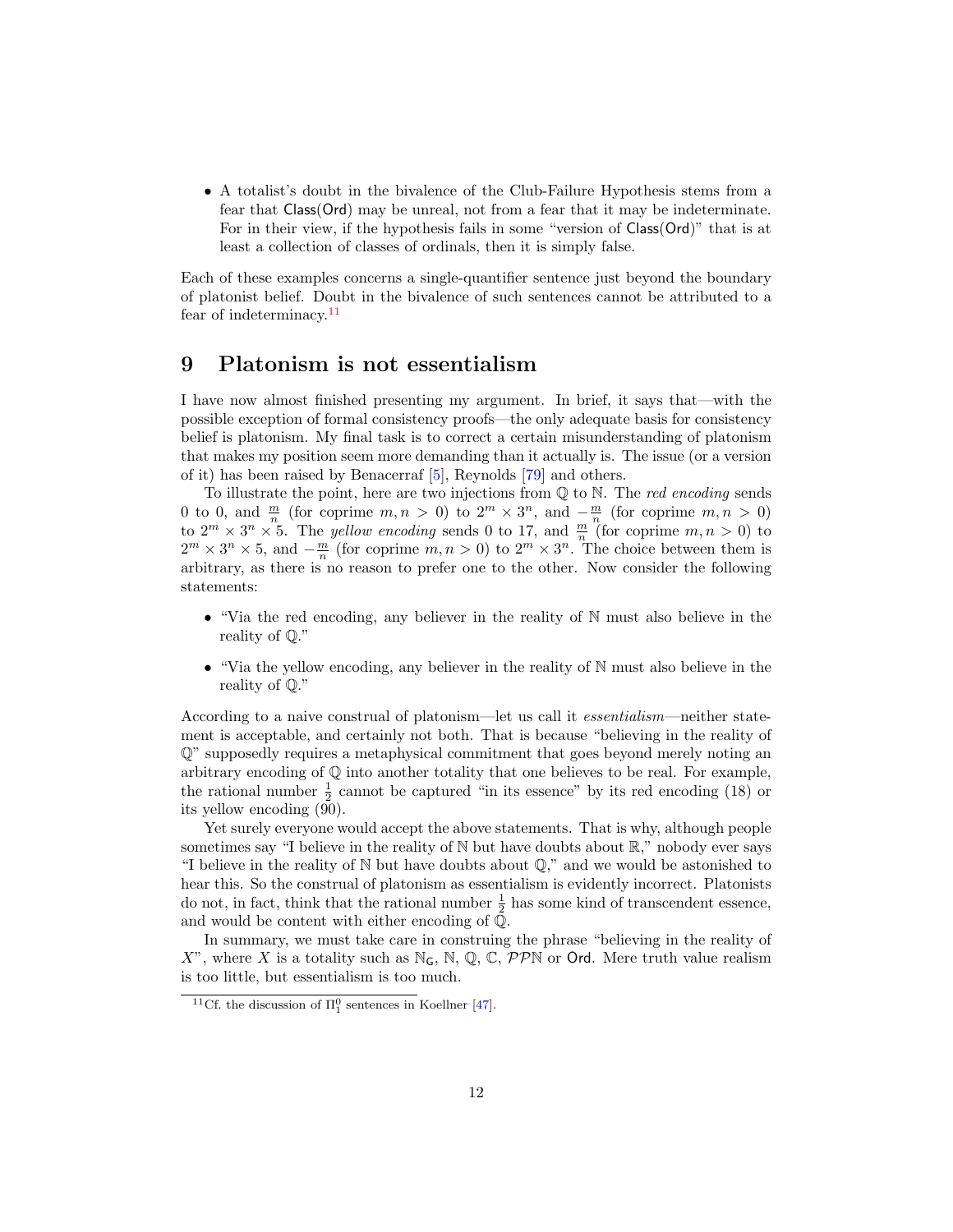### <span id="page-12-0"></span>10 Similar views

Let us now review some literature. Section [11](#page-14-0) will consider various critical views and challenges, but first I shall point to views that agree with aspects of my argument.

#### 10.1 Finitism vs ultrafinitism

In Section [5,](#page-6-0) I described finitism as a platonist philosophy, because of its belief in the reality of the set  $\mathbb{N}_G$ . Here are some similar views, beginning with van Dantzig [\[17\]](#page-17-0):

Unless one is willing to admit fictitious "superior minds"  $[\,\ldots\,]$  it is necessary, in the foundations of mathematics like in other sciences, to take account of the limited possibilities of the human mind and of mechanical devices replacing it.

Bernadete [\[7,](#page-17-10) page 210]:

This standard [finitist] concept of even the potential infinite is no less dubious than our standard concept of the actual infinite, when called to account by [ultrafinitist] proto-mathematics.

Wang [\[94\]](#page-22-8):

Finitism [...] is an idealization.

Kreisel [\[49\]](#page-19-9):

Finitism is, of course, an idealization.

Troelstra and van Dalen [\[92,](#page-22-14) page 6]:

All the constructivist schools described in section 1 [including finitism] contain elements of idealization.

Nelson [\[63\]](#page-20-5):

Finitism is the last refuge of the platonist.

#### 10.2 Doubting consistency

I can hardly claim that this paper's main contention—lack of platonist belief leads to consistency doubt—is new.

Firstly, it is the very basis of Hilbert's programme and subsequent work on formal consistency proof [\[76\]](#page-21-8). That programme was an attempt to convince reality sceptics (specifically, finitists) that a theory expressing certain platonist beliefs (PA) is in fact consistent. The underlying assumption is that their lack of platonist belief leaves the sceptics with insufficient basis to believe that the theory is consistent. If that were not so, why bother to look for a consistency proof? Gödel's second incompleteness theorem tells us that the search is futile (unless the sceptics accept some proof principle that is outside the theory), but does not change the predicament.

Secondly, here are some similar views, beginning with Dummett [\[22\]](#page-18-9):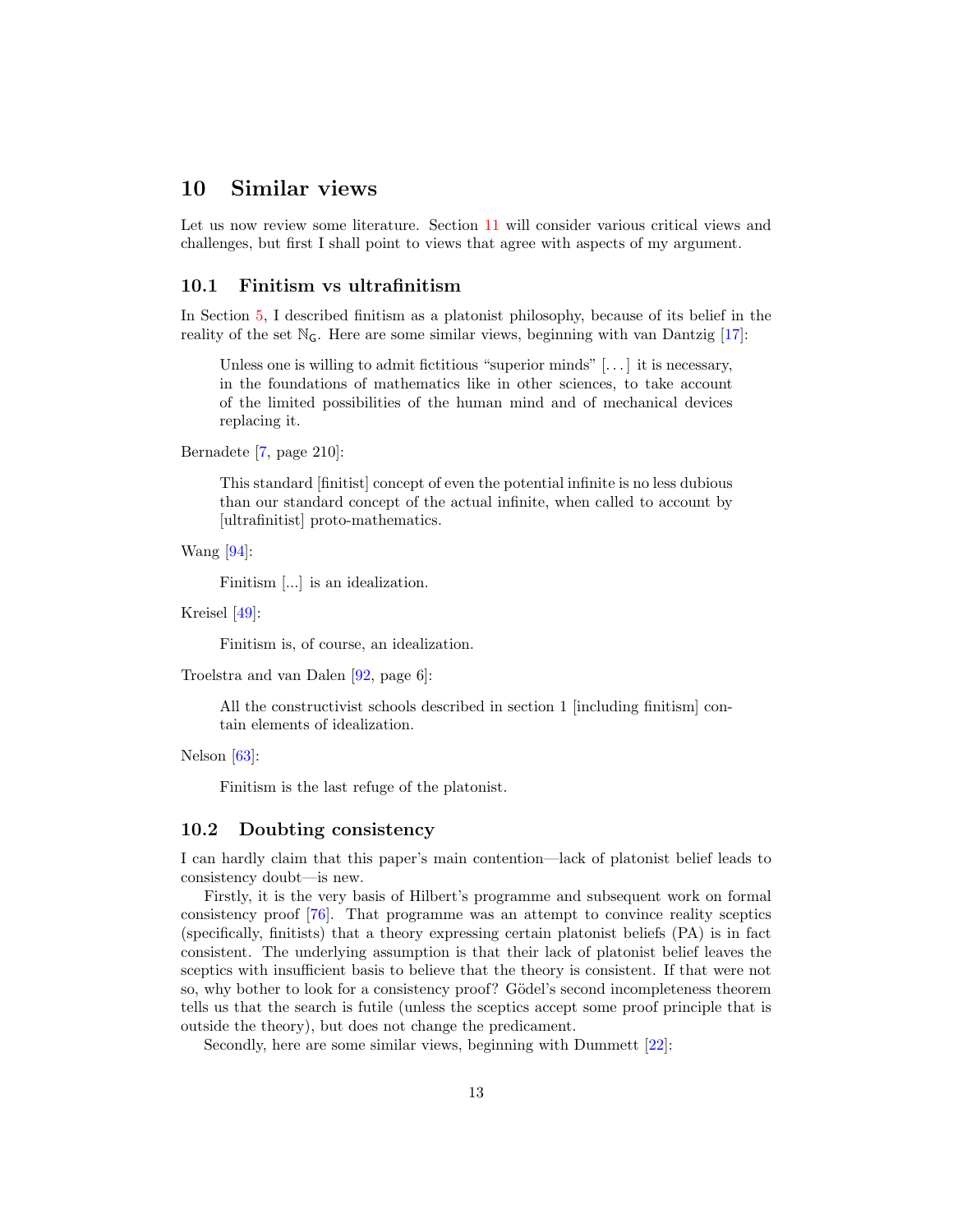Why, then, does he [the nominalist Field] believe ZF to be consistent? Most people do, indeed: but then most people are not nominalists. They believe ZF to be consistent because they suppose themselves in possession of a perhaps hazily conceived intuitive model of the theory; but Field can have no such reason.

Parsons [\[68,](#page-21-9) page 58]:

It is  $\left[\ldots\right]$  hard to see what grounds other than inductive the nominalist can have for believing consistency statements for theories having only infinite models to be true.

Koellner [\[48\]](#page-19-10):

I think that the concept [suggested by Feferman] of being clear enough to secure consistency (and what the structure is supposed to be like) but not clear enough to secure definiteness is itself inherently unclear.

Džamonja [\[23\]](#page-18-10):

The ZFC axioms [. . . ] have other models too. But, somehow, believing in the consistency comes back to thinking if there is this universe of sets or not.

Potter [\[71\]](#page-21-10):

As soon as we accept the image of God constructing set theory, and exercising free choice in how He constructed it, we must allow the possibility that He chose not to construct it at all.

Lastly, here are some specific consistency doubts.

- The consistency of  $Z_3$  was doubted by Silver [\[85\]](#page-22-15).
- The consistency of  $\mathbb{Z}_2$  was doubted by Gentzen [\[35\]](#page-19-11), Lorenzen [\[55\]](#page-20-6) and Péter [\[70,](#page-21-11) page 233].
- The consistency of PA was doubted by the finitist Goodstein [\[40\]](#page-19-12).
- The consistency of PRA was doubted by the ultrafinitist Nelson [\[64\]](#page-20-7).

#### 10.3 Axiom of Choice

In Section [4,](#page-5-0) I described AC as an integral part of the Arbitrary Function intuition that underpins belief in the bivalence of third-order arithmetical sentences. Here are some similar views, beginning with Jourdain [\[45\]](#page-19-13):

The multiplicative axiom [AC] is necessary in order to be able to say that  $x, y, z, \ldots$  (an infinity) has any meaning at all.

Bernays [\[8\]](#page-17-11):

The axiom of choice is an immediate application of the quasi-combinatorial concepts in question.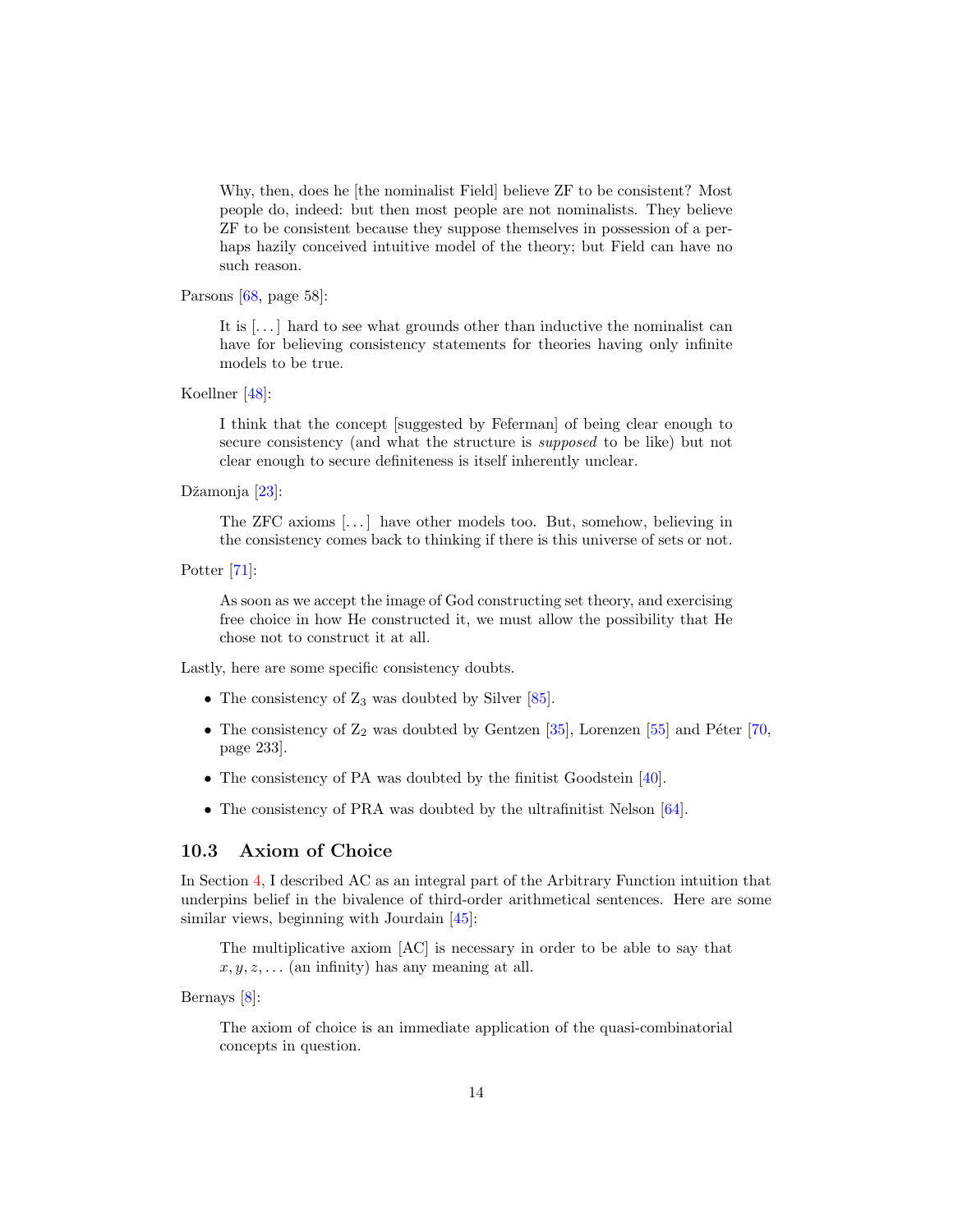Shoenfield [\[84\]](#page-22-16):

If we interpret a collection as being an arbitrary division of the objects available into members and non-members of the collection, it is reasonable to claim that such a collection [representing a choice function] exists.

Ferreirós [\[27\]](#page-18-11):

From the standpoint of a principled acceptance of arbitrary subsets, it is obvious that one should accept choice sets.

Lavine  $[52, \text{page 4}]$  $[52, \text{page 4}]$ :

The principle [AC] really is inherent in the notion of an arbitrary function.

# <span id="page-14-0"></span>11 Comparisons and challenges

We shall now look at some points of disagreement (or apparent disagreement) between my argument and other views in the literature.

#### 11.1 Appeals to intuition

Firstly, my argument maintains that mathematics is based (at least in part) on intuition; but many authors are wary of appeals to intuition. This wariness sometimes leads them to seek other kinds of justification for mathematics. Some of the resulting projects are mentioned in the following sections.

#### 11.2 The need for object realism

Apart from the role given to intuition, another potentially controversial aspect of my argument is that it lumps together various kinds of realism. As explained in [\[54\]](#page-20-9), there is a distinction between truth value realism, the belief that sentences of a certain kind are bivalent, and *object realism*, the belief that "abstract mathematical objects exist".<sup>[12](#page-14-1)</sup> My narrative maintains that the two go together: for each kind of sentence, we should either hold both these beliefs or hold neither.

For a contrasting view, let us take a look at the "modal structuralist" project, which attempts to justify truth value realism without relying on object realism.[13](#page-14-2) In Hellman's account [\[43\]](#page-19-14), the truth of an arithmetical sentence  $\phi$  is explained as the validity of (a version of) the sentence: "Necessarily, in any second-order PA model,  $\phi$  is true."

Although this does result in a bivalence principle, I shall raise two concerns.

Firstly, for a translation between two languages to count as an explanation, the target language needs to be more meaningful a priori than the source. Is this really the case for the modal structuralist interpretation of PA, whose target language includes modalities, first-order quantifiers of unspecified range (or perhaps universal range), and second-order quantifiers?

<span id="page-14-1"></span><sup>12</sup>Cf. the view attributed by Dummett to Kreisel [\[87\]](#page-22-17): "The problem is not the existence of mathematical objects but the objectivity of mathematical sentences.'

<span id="page-14-2"></span><sup>13</sup>A somewhat similar project is presented in Chihara [\[13\]](#page-17-12).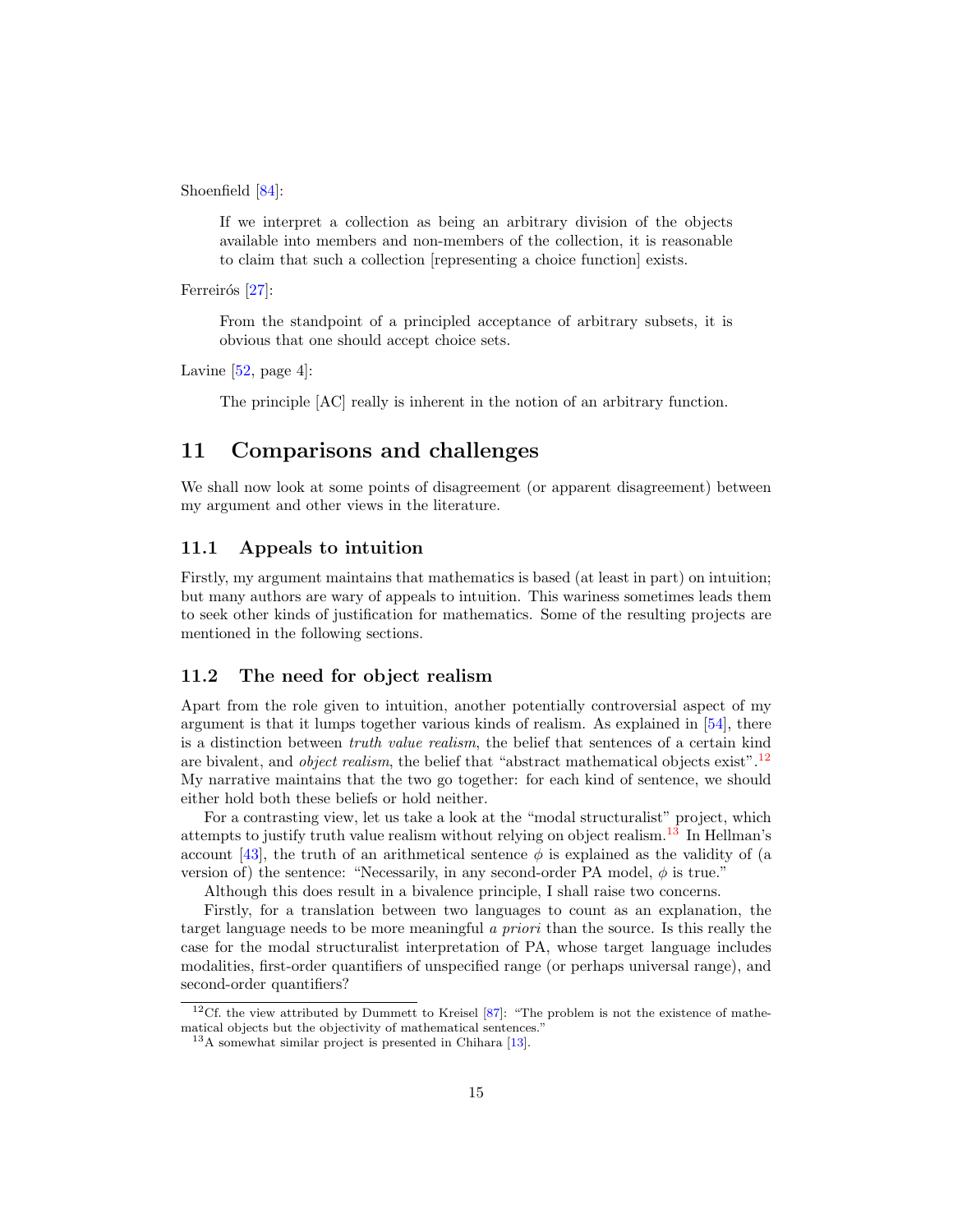Secondly, the modal structuralist theory adopts as an axiom the possible existence of a second-order PA model. But how can this be justified without appealing to the Arbitrary Natural Number intuition?

Because of such concerns, I am unpersuaded by this kind of attempt to sustain truth value realism without object realism. But let me repeat: construing the latter as something less than essentialism (Section [9\)](#page-11-0) makes it easier to accept than it would otherwise be. For related discussion, see e.g. [\[68,](#page-21-9) [54,](#page-20-9) [59,](#page-20-10) [78,](#page-21-12) [83\]](#page-21-13).

#### 11.3 Anti-realist theory of meaning

We turn next to Dummett's "anti-realist" position,  $^{14}$  $^{14}$  $^{14}$  which concerns not only mathematics but many other areas of interest. See [\[56\]](#page-20-11) for an overview.

According to this philosophy, the bivalence of Googolplex Goldbach should be accepted, but not that of the Goldbach conjecture or even the Cleopatra hypothesis [\[19\]](#page-18-12). These views are based not on a finitistic or constructive ontology (as Section [4](#page-5-0) might suggest), but on a verificationist "theory of meaning" aligned with intuitionistic logic. An early paper [\[18\]](#page-17-13) declares:

We are entitled to say that a statement P must be either true or false  $[\dots]$ only when  $P$  is a statement of such a kind that we could in a finite time bring ourselves into a position in which we were justified either in asserting or denying P.

This position seems to undermine the premise of our questionnaire. For it says that, if a sentence cannot be known "in a finite time" to be true or to be false, then ipso facto its bivalence cannot be asserted. So there is no need to wonder whether (for example) the totality PPN is real; the theory of meaning does all the work.

I find this rather hard to swallow. Surely questions of mathematical reality are genuine and cannot be avoided by mere linguistic convention? In any case, the anti-realist position and its elaboration by Dummett have given rise to a substantial literature, both critical and supportive, e.g. [\[24,](#page-18-13) [62,](#page-20-12) [10,](#page-17-14) [102,](#page-22-18) [73,](#page-21-14) [11\]](#page-17-15). Note, in particular, Raatikainen's comparative analysis of intuitionistic notions of truth and the challenges they face [\[74\]](#page-21-15), and Rumfitt's defence of certain kinds of classical reasoning that Dummett did not accept [\[80\]](#page-21-4).

#### 11.4 The ability to reflect

In Section [6,](#page-8-0) I stated that a finitist will accept the consistency of PRA, and a countabilist that of PA. This appears to be at odds with Tait's view [\[90\]](#page-22-9) that finitistic reasoning is limited to PRA, and with Isaacson's view [\[44\]](#page-19-15) that countabilistic ("arithmetical") reasoning is limited to PA.

The source of the discrepancy is that I have tacitly granted everyone the ability to reflect on their own language and reasoning. An *unreflective* finitist would accept every PRA proof presented to them in their mother tongue, but (according to Tait) would consider PRA as a whole to be an unintelligible formal system whose consistency is

<span id="page-15-0"></span><sup>&</sup>lt;sup>14</sup>I present an extreme version, for expository convenience. In Dummett's writings, many variations are considered.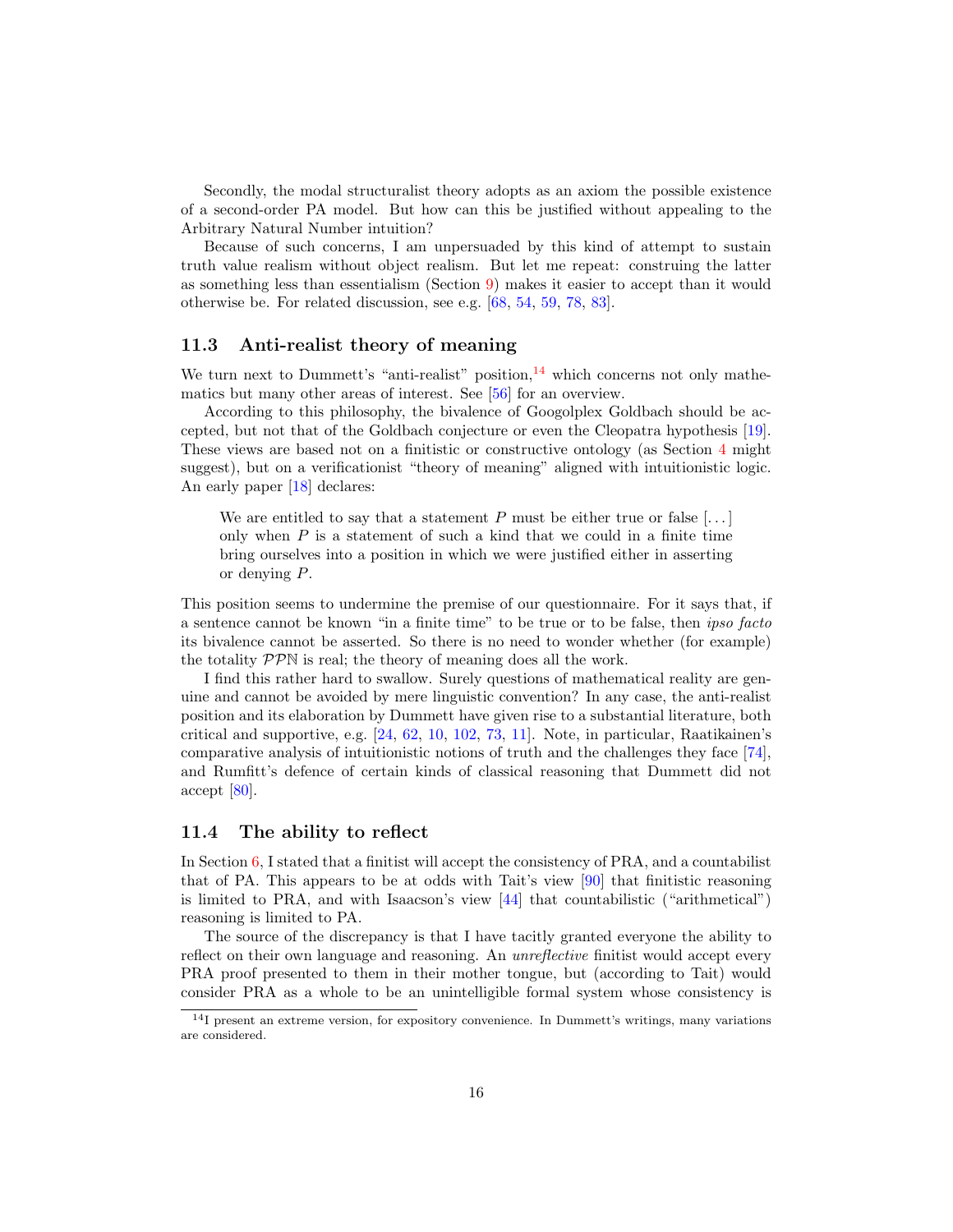doubtful. It is unreflective finitistic reasoning that, in Tait's view, is limited to PRA. Likewise it is *unreflective* countabilistic reasoning that, in Isaacson's view, is limited to PA. When the positions of Tait and Isaacson are interpreted in the way just described, there is no disagreement.

#### 11.5 Inductive inference

In Section [2,](#page-1-0) I stated that inductive inference is not accepted, not even for Liminal Goldbach, let alone for consistency statements. Although this is the standard attitude of the mathematical community, there is a substantial literature that takes inductive evidence seriously. For example, such evidence has been used in set theory to defend the AD<sup>L(R)</sup> hypothesis [\[57,](#page-20-13) [58,](#page-20-14) [60\]](#page-20-15), in computational complexity theory to defend the  $P \neq NP$  hypothesis [\[1\]](#page-16-1), and in many other fields of mathematics [\[2\]](#page-17-16).

See Paseau [\[69\]](#page-21-16) for a discussion that specifically considers the inductive evidence for consistency statements.

### <span id="page-16-0"></span>12 Conclusions

We began by taking the view that only proof and intuition can provide adequate grounds for belief. This led us from the broad question of what to believe to the more focused question of which intuitions to accept.

As a result, we have only a few options. We can doubt the very notion of human access to platonic reality, but the price of such extreme scepticism is doubting the bivalence of Googolplex Goldbach—the ultrafinitist view. Moving on, we can doubt the bivalence of CH or the truth of AC, but then the Googolplex consistency of  $Z_3$  is in doubt. So we cannot adopt a foundational theory that includes  $Z_3$ , such as  $ZF$ ; nor even one that includes  $IZ_3$ , such as IZF [\[16\]](#page-17-7) or free topos theory.

The focus of this article is higher-order arithmetic, rather than set theory. So we have not examined particularism and totalism. Particularists (like me) need to know: what is the price of doubting the bivalence of GCH? Totalists need to know: what is the price of doubting the bivalence of the Club-Failure Hypothesis? These questions are left to future work.

Although the story is unfinished, then, let me sum up. When setting out our fundamental mathematical beliefs, we are free to decide how credulous or sceptical to be. Our decision will depend on the strength of the intuitions we experience, and on our degree of caution. But this freedom has limits, as we must fully accept or fully doubt each intuition. Thus, believing in the consistency of everything and the reality of nothing is not an option. Scepticism always comes at a price.

Acknowledgements I thank the MathOverflow community for technical help, and Salvatore Florio, Mike Shulman and other colleagues and reviewers for valuable criticism.

### References

<span id="page-16-1"></span>[1] Scott Aaronson.  $P = ? NP$ . In John F. Nash Jr. and Michael Th. Rassias, editors, Open Problems in Mathematics, pages 1–122. Springer, 2016.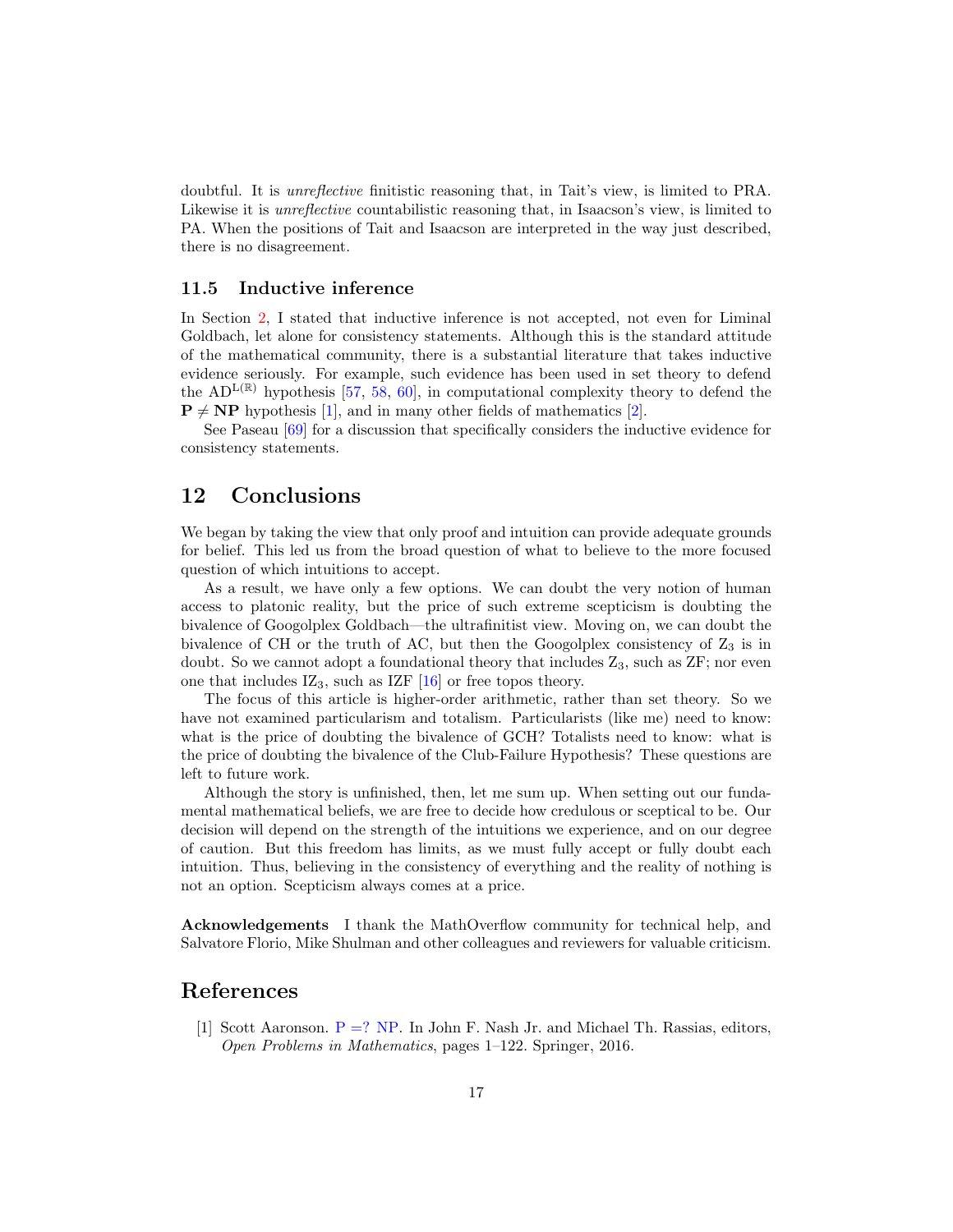- <span id="page-17-16"></span>[2] Andrew Aberdein. [Evidence, proofs and derivations.](https://link.springer.com/content/pdf/10.1007/s11858-019-01049-5.pdf) ZDM Mathematics Education,  $51(5):825-34, 2019$ .
- <span id="page-17-8"></span>[3] Carolin Antos, Sy-David Friedman, Radek Honzik, and Claudio Ternullo. [Multi](https://doi.org/10.1007/s11229-015-0819-9)[verse Conceptions in Set Theory.](https://doi.org/10.1007/s11229-015-0819-9) Synthese, 192(8):2463–2488, 2015.
- <span id="page-17-6"></span>[4] Jeremy Avigad and Solomon Feferman. Gödel's functional ("Dialectica") interpretation. In Samuel R. Buss, editor, Handbook of Proof Theory, pages 337–405. Elsevier, 1998.
- <span id="page-17-9"></span>[5] Paul Benacerraf. [What Numbers Could Not Be.](https://www.jstor.org/stable/2183530) Philosophical Review, 74(1):47– 73, 1965.
- <span id="page-17-1"></span>[6] Paul Benacerraf. [Mathematical Truth.](https://doi.org/10.2307/2025075) Journal of Philosophy, 70(19):661–679, 1973.
- <span id="page-17-10"></span>[7] José Bernadete. *Infinity: An Essay in Metaphysics*. Clarendon Press, 1964.
- <span id="page-17-11"></span>[8] Paul Bernays. Platonism in mathematics, English translation of a 1934 lecture. In P. Benacerraf and H. Putnam, editors, Philosophy of mathematics: selected readings. Prentice-Hall, 1964.
- <span id="page-17-3"></span>[9] George Boolos. [Whence the Contradiction?](https://www.jstor.org/stable/4106989) Aristotelian Society Supplementary Volume, 67:211–233, 1993.
- <span id="page-17-14"></span>[10] John P. Burgess. [Dummett's case for intuitionism.](https://doi.org/10.1080/01445348408837069) History and Philosophy of Logic, 5:177–194, 1984.
- <span id="page-17-15"></span>[11] Alex Burri. Residues of realism. In Michael Frauchiger, editor, Truth, Meaning, Justification, and Reality: Themes From Dummett, pages 177–188. De Gruyter, 2017.
- <span id="page-17-4"></span>[12] Richard L. Cartwright. [Speaking of Everything.](http://www.jstor.org/stable/2215917)  $No\hat{u}s$ , 28(1):1–20, 1994.
- <span id="page-17-12"></span>[13] Charles S. Chihara. Constructibility and Mathematical Existence. Oxford, England: Oxford University Press, 1990.
- <span id="page-17-5"></span>[14] Timothy Chow. [The Consistency of Arithmetic.](https://doi.org/10.1007/s00283-018-9837-z) The Mathematical Intelligencer, 41:22–30, 2019. [Preprint.](https://arxiv.org/abs/1807.05641)
- <span id="page-17-2"></span>[15] Paul J. Cohen. Set Theory and the Continuum Hypothesis. New York: W. A. Benjamin, 1966.
- <span id="page-17-7"></span>[16] Laura Crosilla. [Set Theory: Constructive and Intuitionistic ZF.](https://plato.stanford.edu/archives/sum2020/entries/set-theory-constructive/) In The Stanford Encyclopedia of Philosophy. Metaphysics Research Lab, Stanford University, summer 2020 edition, 2020.
- <span id="page-17-0"></span>[17] David van Dantzig. Is  $10^{10^{10}}$  a finite number? *Dialectica*,  $9(3/4):273-277$ , 1955.
- <span id="page-17-13"></span>[18] Michael Dummett. [Truth.](https://www.jstor.org/stable/4544609?seq=1) Proceedings of the Aristotelian Society, 59(1):141–62, 1959. Reprinted in [\[20\]](#page-18-14).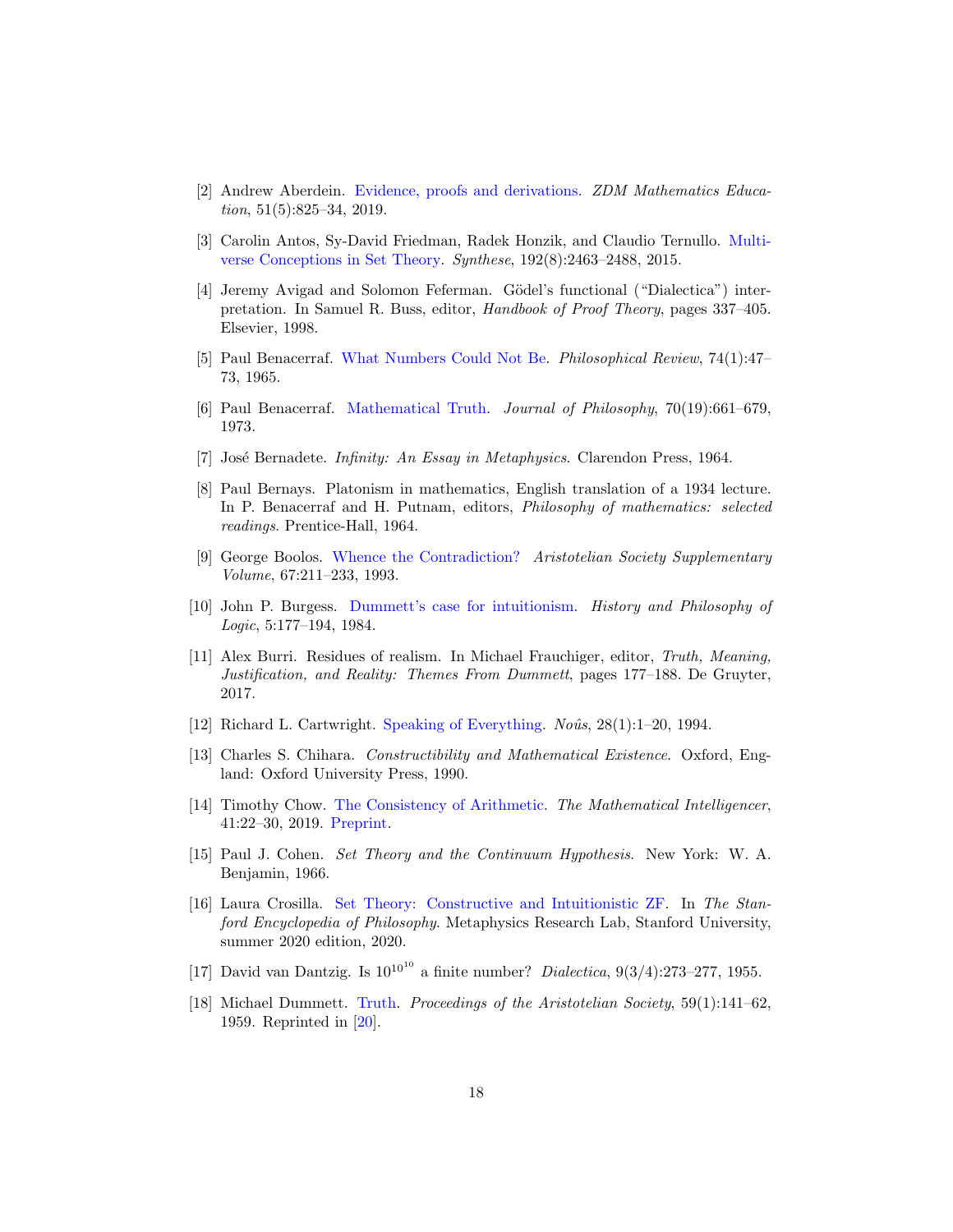- <span id="page-18-12"></span>[19] Michael Dummett. [The reality of the past.](https://www.jstor.org/stable/4544778?seq=) Proceedings of the Aristotelian Society, 69:239–58, 1969. Reprinted in [\[20\]](#page-18-14).
- <span id="page-18-14"></span>[20] Michael Dummett. Truth and Other Enigmas. Duckworth, 1978.
- <span id="page-18-5"></span>[21] Michael Dummett. Frege: Philosophy of Mathematics. Harvard University Press, 1991.
- <span id="page-18-9"></span>[22] Michael Dummett. [What is Mathematics About?](https://www.blackwellpublishing.co.uk/content/BPL_Images/Content_store/Sample_chapter/9780631218692/Jacquette.pdf) In Alexander George, editor, The Seas of Language, pages 429–445. Oxford University Press, 1993.
- <span id="page-18-10"></span>[23] Mirna Džamonja and Deborah Kant. [Interview With a Set Theorist.](https://doi.org/10.1007/978-3-030-15655-8_1) In Stefania Centrone, Deborah Kant, and Deniz Sarikaya, editors, Reflections on the Foundations of Mathematics: Univalent Foundations, Set Theory and General Thoughts, pages 3–26. Springer Verlag, 2019.
- <span id="page-18-13"></span>[24] Dorothy Edgington. [Meaning, Bivalence and Realism.](https://www.jstor.org/stable/4544971?seq) Proceedings of the Aristotelian Society, 81:153–173, 1980.
- <span id="page-18-4"></span>[25] Solomon Feferman. [Mathematical Intuition vs. Mathematical Monsters.](http://www.jstor.org/stable/20117089) Synthese, 125(3):317–332, 2000.
- <span id="page-18-8"></span>[26] Fernando Ferreira. [Spector's Proof of the Consistency of Analysis.](http://dx.doi.org/10.1007/978-3-319-10103-3_11) In Reinhard Kahle and Michael Rathjen, editors, Gentzen's Centenary: The Quest for Consistency, pages 279–300. Springer International Publishing, Cham, 2015.
- <span id="page-18-11"></span>[27] José Ferreirós. [On Arbitrary Sets and ZFC.](https://www.jstor.org/stable/41228532) Bulletin of Symbolic Logic, 17(3):361 – 393, 2011.
- <span id="page-18-3"></span>[28] Hartry Field. [Realism, Mathematics and Modality.](http://www.jstor.org/stable/43154015) Philosophical Topics, 16(1):57– 107, 1988.
- <span id="page-18-0"></span>[29] Marcelo P. Fiore, Andrew M. Pitts, and S. C. Steenkamp. [Quotients, inductive](https://doi.org/10.46298/lmcs-18(2:15)2022) [types, and quotient inductive types.](https://doi.org/10.46298/lmcs-18(2:15)2022) Logical Methods in Computer Science, 18(2), 2022.
- <span id="page-18-6"></span>[30] Salvatore Florio. [Unrestricted Quantification.](http://pure-oai.bham.ac.uk/ws/portalfiles/portal/31915939/Unrestricted_Quantification_New.pdf) Philosophy Compass, 9(7):441–454, 2014.
- <span id="page-18-2"></span>[31] Harvey Friedman. [Philosophical problems in logic.](https://cpb-us-w2.wpmucdn.com/u.osu.edu/dist/1/1952/files/2014/01/Princeton532-1pa84c4.pdf) Seminar notes at the Princeton Philosophy Department, 2002.
- <span id="page-18-1"></span>[32] Haim Gaifman. [On Ontology and Realism in Mathematics.](https://doi.org/10.1017/S1755020311000372) The Review of Symbolic Logic, 5(3):480–512, 2012.
- <span id="page-18-15"></span>[33] Gerhard Gentzen. [The Collected Papers of Gerhard Gentzen](https://www.sciencedirect.com/bookseries/studies-in-logic-and-the-foundations-of-mathematics/vol/55/suppl/C). Amsterdam: North-Holland Pub. Co., 1969. M. Szabo, editor.
- <span id="page-18-7"></span>[34] Gerhard Gentzen. [The consistency of elementary number theory.](https://www.sciencedirect.com/science/article/abs/pii/S0049237X08708231) In The Collected Papers of Gerhard Gentzen [\[33\]](#page-18-15). First published in 1936.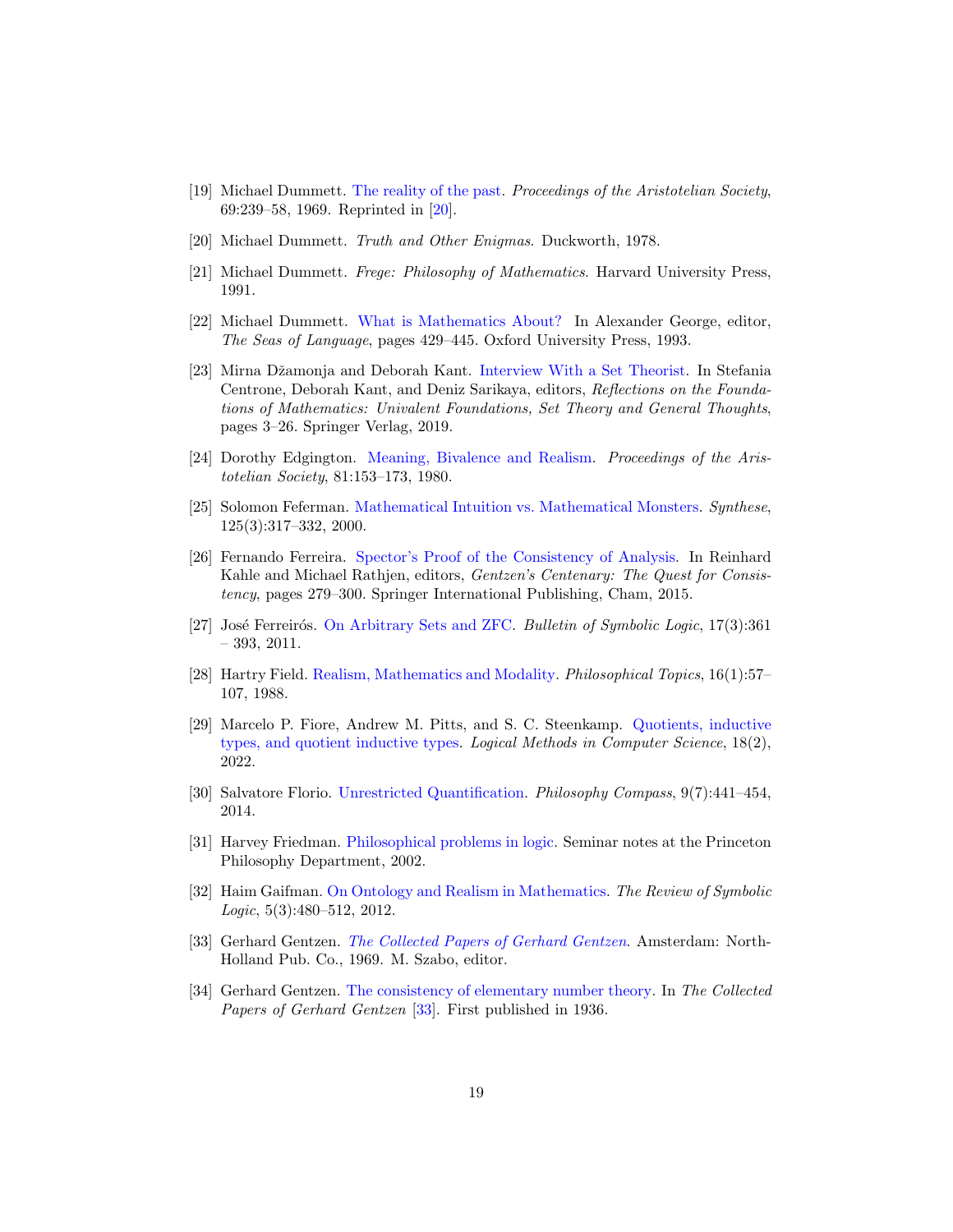- <span id="page-19-11"></span>[35] Gerhard Gentzen. [The Present State of Research into the Foundations of Math](https://www.sciencedirect.com/science/article/abs/pii/S0049237X08708267)[ematics.](https://www.sciencedirect.com/science/article/abs/pii/S0049237X08708267) In The Collected Papers of Gerhard Gentzen [\[33\]](#page-18-15), pages 234–251. First published in 1938.
- <span id="page-19-4"></span>[36] Jean-Yves Girard. Interprétation fonctionelle et élimination de coupures de l'arithmétique d'ordre supérieur (Functional interpretation and cut elimination for higher-order arithmetic). PhD thesis, Université Paris VII, 1972.
- <span id="page-19-1"></span>[37] Elliot Glazer. Example of a  $\Pi_2^2$  sentence? MathOverflow. (version: 2021-08-19).
- <span id="page-19-3"></span>[38] Kurt Gödel. Uber eine bisher noch nicht benützte Erweiterung des finiten Stand[punktes](https://doi.org/10.1111/j.1746-8361.1958.tb01464.x) (A hitherto unused extension of the finite standpoint). Dialectica, 12(3- 4):280–287, 1958.
- <span id="page-19-2"></span>[39] Kurt Gödel. Consistency of the Continuum Hypothesis. Princeton University Press, 1968.
- <span id="page-19-12"></span>[40] Reuben L. Goodstein. [The Axiomatic Method.](https://www.jstor.org/stable/pdf/4106691.pdf) Aristotelian Society Supplementary Volume, 36(1):145–154, 2015.
- <span id="page-19-0"></span>[41] Joel David Hamkins. Reasons to believe Vopěnka's principle/huge cardinals are [consistent.](https://mathoverflow.net/q/29307) MathOverflow comment, 2010.
- <span id="page-19-7"></span>[42] Joel David Hamkins. [The set-theoretic multiverse.](http://dx.doi.org/10.1017/S1755020311000359) Review of Symbolic Logic, 5:416–449, 2012. [Preprint.](https://arxiv.org/abs/1108.4223)
- <span id="page-19-14"></span>[43] Geoffrey Hellman. Mathematics Without Numbers: Towards a Modal-Structural Interpretation. Oxford, England: Oxford University Press, 1989.
- <span id="page-19-15"></span>[44] Daniel Isaacson. [Arithmetical Truth and Hidden Higher-Order Concepts.](https://doi.org/10.1016/S0049-237X(09)70552-X) In Logic Colloquium '85, volume 122 of Studies in Logic and the Foundations of Mathematics, pages  $147 - 169$ . Elsevier, 1987.
- <span id="page-19-13"></span>[45] Philip Jourdain. Review of [\[103\]](#page-22-19). Mathematical Gazette, 3:373-375, 1906.
- <span id="page-19-5"></span>[46] Stefan Kahrs. [A Formalist's Perspective of Mathematics.](http://citeseerx.ist.psu.edu/viewdoc/download?doi=10.1.1.22.2254&rep=rep1&type=pdf) Manuscript, 1999.
- <span id="page-19-8"></span>[47] Peter Koellner. [Truth in Mathematics: The Question of Pluralism.](https://doi.org/10.1057/9780230245198_5) In Otávio Bueno and Øystein Linnebo, editors, New Waves in Philosophy of Mathematics, pages 80–116. Palgrave Macmillan UK, London, 2009.
- <span id="page-19-10"></span>[48] Peter Koellner. [Feferman on Set Theory: Infinity up on Trial.](https://www.jstor.org/stable/48568253) Journal of Philosophy, 113:247–260, 2016.
- <span id="page-19-9"></span>[49] Georg Kreisel. [Wittgenstein's Remarks on the Foundations of Mathematics.](http://www.jstor.org/stable/685151) The British Journal for the Philosophy of Science, 9(34):135–158, 1958.
- <span id="page-19-6"></span>[50] Joachim Lambek. [What is the world of mathematics?](https://doi.org/10.1016/j.apal.2003.10.014) Annals of Pure and Applied Logic, 126(1):149–158, 2004. Provinces of logic determined. Essays in the memory of Alfred Tarski. Parts I, II and III.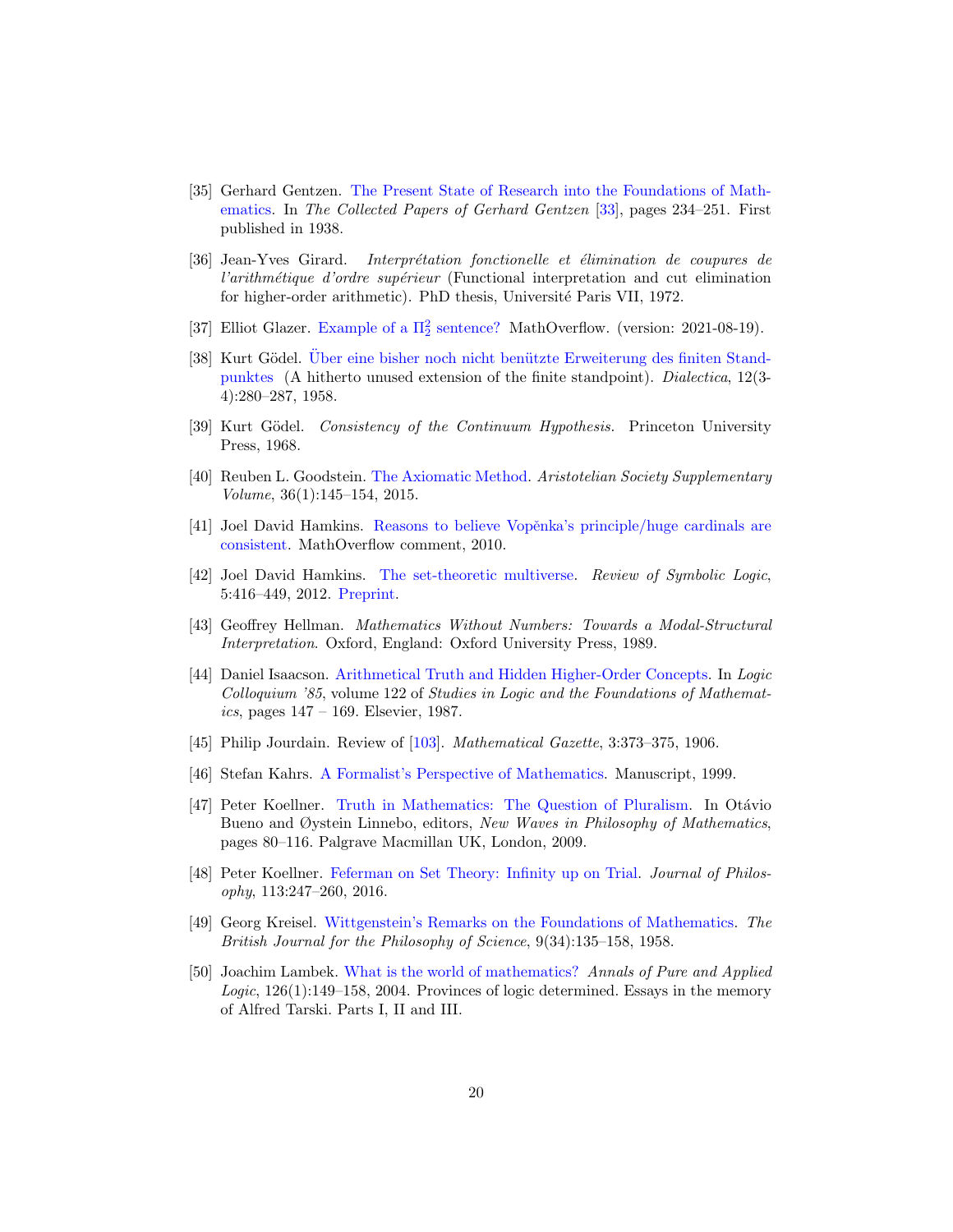- <span id="page-20-4"></span>[51] Joachim Lambek and Philip Scott. [Reflections on the Categorical Foundations of](https://doi.org/10.1007/978-94-007-0431-2_9) [Mathematics.](https://doi.org/10.1007/978-94-007-0431-2_9) In G. Sommaruga, editor, Between Foundations of Classical and Foundations of Constructive Mathematics. Springer, 2011.
- <span id="page-20-8"></span>[52] Shaughan Lavine. Understanding the Infinite. Harvard University Press, 1994.
- <span id="page-20-2"></span>[53] Azriel Levy and Robert Solovay. [Measurable cardinals and the continuum hypoth](https://doi.org/10.1007/BF02771612)[esis.](https://doi.org/10.1007/BF02771612) Israel Journal of Mathematics, 5:234–248, 1967.
- <span id="page-20-9"></span>[54] Øystein Linnebo. [Platonism in the Philosophy of Mathematics.](https://plato.stanford.edu/archives/spr2018/entries/platonism-mathematics/) In Edward N. Zalta, editor, The Stanford Encyclopedia of Philosophy. Metaphysics Research Lab, Stanford University, spring 2018 edition, 2018.
- <span id="page-20-6"></span>[55] Paul Lorenzen. [Constructive mathematics as a philosophical problem.](https://eudml.org/doc/88972) Compositio Mathematica, 20:133–142, 1968.
- <span id="page-20-11"></span>[56] Michael J. Loux. [Realism and Anti-Realism: Dummett's Challenge.](https://www.oxfordhandbooks.com/view/10.1093/oxfordhb/9780199284221.001.0001/oxfordhb-9780199284221-e-22) In Michael J. Loux and Dean W. Zimmerman, editors, The Oxford Handbook of Metaphysics. Oxford University Press, 2003.
- <span id="page-20-13"></span>[57] Penelope Maddy. [Believing the Axioms I.](https://www.jstor.org/stable/2274520) Journal of Symbolic Logic, 53(2):481– 511, 1988.
- <span id="page-20-14"></span>[58] Penelope Maddy. [Believing the Axioms II.](https://www.jstor.org/stable/2274569) Journal of Symbolic Logic, 53(3):736– 764, 1988.
- <span id="page-20-10"></span>[59] Penelope Maddy. Defending the Axioms: On the Philosophical Foundations of Set Theory. Oxford, England: Oxford University Press, 2011.
- <span id="page-20-15"></span>[60] Donald A. Martin. Mathematical evidence. In H. G. Dales and G. Oliveri, editors, Truth in Mathematics, Oxford Science Publiations, chapter 12, pages 215–231. Clarendon Press, 1998.
- <span id="page-20-3"></span>[61] Per Martin-Löf. *Intuitionistic type theory*. Bibliopolis, Napoli, 1984.
- <span id="page-20-12"></span>[62] John McDowell. [Mathematical Platonism and Dummettian Anti-Realism.](https://doi.org/10.1111/j.1746-8361.1989.tb00937.x) Dialectica,  $43(1-2):173-192$ , 1989.
- <span id="page-20-5"></span>[63] Edward Nelson. [Warning Signs of a Possible Collapse of Contemporary Mathe](https://doi.org/10.1017/CBO9780511976889.005)[matics.](https://doi.org/10.1017/CBO9780511976889.005) In M. Heller and W. H. Woodin, editors, Infinity: New Research Frontiers, page 76. Cambridge University Press, 2011.
- <span id="page-20-7"></span>[64] Edward Nelson. [Inconsistency of Primitive Recursive Arithmetic.](https://doi.org/10.48550/arXiv.1509.09209) Manuscript with an introduction by Sarah Jones Nelson and an afterword by Sam Buss and Terence Tao, 2015.
- <span id="page-20-0"></span>[65] Tomás Oliveira e Silva, Siegfried Herzog, and Silvio Pardi. [Empirical verification](https://doi.org/10.1090/S0025-5718-2013-02787-1) of the even Goldbach conjecture and computation of prime gaps up to  $4.10^{18}$ . Mathematics of Computation, 83(288):2033–2060, 2014.
- <span id="page-20-1"></span>[66] Rohit Parikh. [Existence and Feasibility in Arithmetic.](https://www.jstor.org/stable/2269958) J. Symb. Log, 36(3):494– 508, 1971.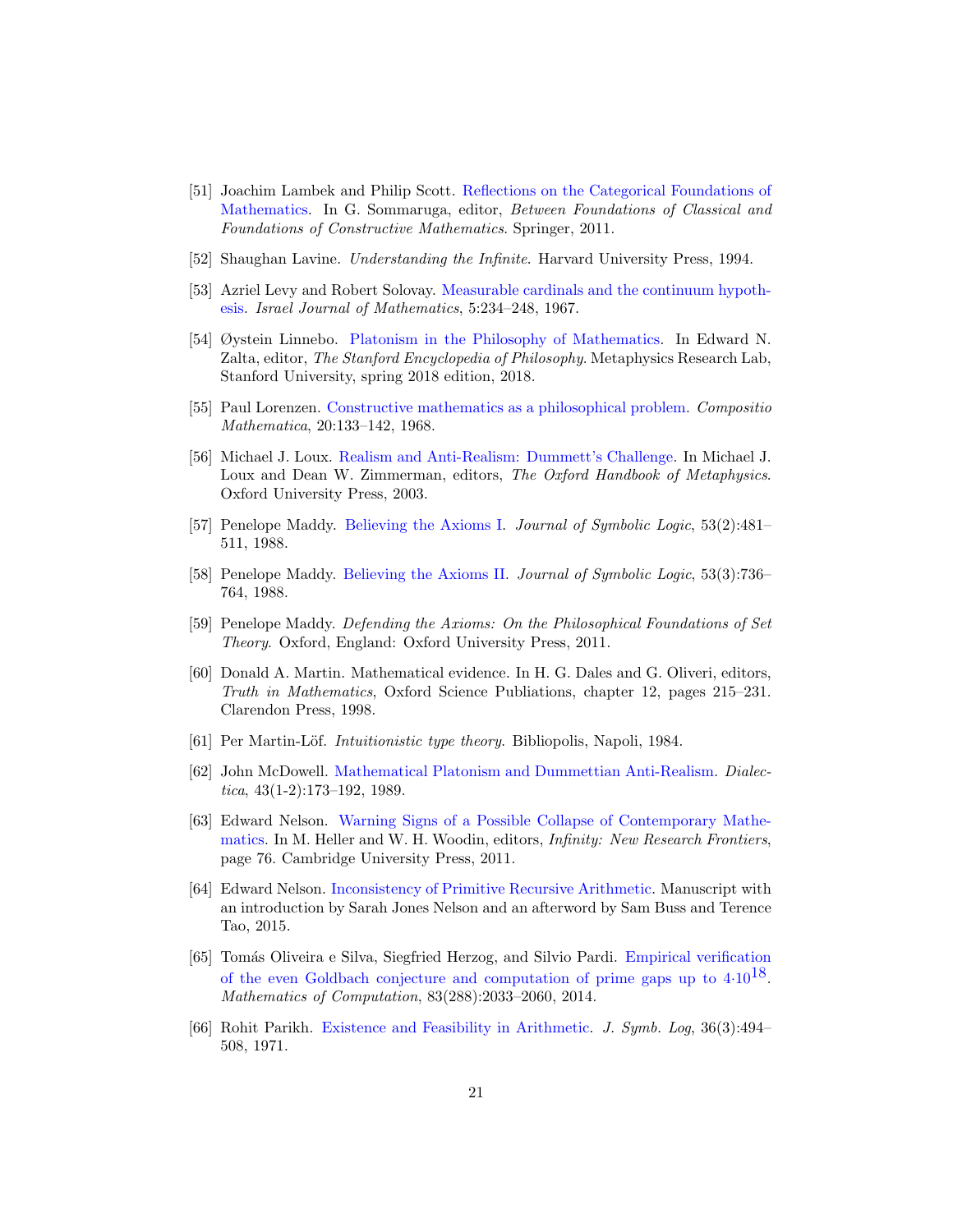- <span id="page-21-2"></span>[67] Charles Parsons. [Sets and Classes.](http://www.jstor.org/stable/2214641)  $No\hat{u}s$ ,  $8(1):1-12$ , 1974.
- <span id="page-21-9"></span>[68] Charles Parsons. Mathematical Thought and its Objects. Cambridge University Press, 2007.
- <span id="page-21-16"></span>[69] Alexander Paseau. [Arithmetic, enumerative induction and size bias.](https://doi.org/10.1007/s11229-021-03198-1) Synthese, 199:9161–9184, 2021.
- <span id="page-21-11"></span>[70] Rózsa Péter. *Playing with infinity*. G. Bell and Sons, London, 1961. Republished by Dover in 1976.
- <span id="page-21-10"></span>[71] Michael Potter. Inaccessible truths and infinite coincidences. In J. Czermak, editor, *Philosophy of Mathematics*. Hölder-Pichler-Tempsky, 1993.
- <span id="page-21-5"></span>[72] Dag Prawitz. [Hauptsatz for Higher Order Logic.](https://doi.org/10.2307/2270331) Journal of Symbolic Logic, 33(3):452–457, 1968.
- <span id="page-21-14"></span>[73] Dag Prawitz. Meaning theory and anti-realism. In Brian McGuiness and Gianluigi Oliveri, editors, The Philosophy of Michael Dummett, pages 79–89. Kluwer Academic Publishers, 1994.
- <span id="page-21-15"></span>[74] Panu Raatikainen. [Conceptions of truth in intuitionism.](https://doi.org/10.1080/014453401625669) History and Philosophy of Logic, 25:131–145, 05 2004.
- <span id="page-21-1"></span>[75] Michael Rathjen. [The scope of Feferman's semi-intuitionistic set theories and his](https://doi.org/10.1016/j.indag.2019.01.004) [second conjecture.](https://doi.org/10.1016/j.indag.2019.01.004) Indagationes Mathematicae, 30(3):500 – 525, 2019.
- <span id="page-21-8"></span>[76] Michael Rathjen and Wilfried Sieg. [Proof Theory.](https://plato.stanford.edu/archives/fall2020/entries/proof-theory/) In Edward N. Zalta, editor, The Stanford Encyclopedia of Philosophy. Metaphysics Research Lab, Stanford University, Fall 2020 edition, 2020.
- <span id="page-21-3"></span>[77] Agustín Rayo and Gabriel Uzquiano, editors. Absolute generality. Oxford University Press, 2006.
- <span id="page-21-12"></span>[78] Michael David Resnik. Mathematics as a Science of Patterns. Oxford, England: New York ;Oxford University Press, 1997.
- <span id="page-21-7"></span>[79] John C. Reynolds. Types, abstraction and parametric polymorphism. In R. E. A. Mason, editor, Information Processing 83, pages 513–523, Amsterdam, 1983. Elsevier Science Publishers B. V. (North-Holland).
- <span id="page-21-4"></span>[80] Ian Rumfitt. [The Boundary Stones of Thought: An Essay in the Philosophy of](https://oxford.universitypressscholarship.com/view/10.1093/acprof:oso/9780198733638.001.0001/acprof-9780198733638) [Logic](https://oxford.universitypressscholarship.com/view/10.1093/acprof:oso/9780198733638.001.0001/acprof-9780198733638). Oxford University Press, United Kingdom, 2015.
- <span id="page-21-0"></span>[81] Farmer Schlutzenberg. Class-theoretic sentences that are  $\Pi_1^1$  or  $\Pi_2^1$ . MathOverflow. (version: 2021-09-17).
- <span id="page-21-6"></span>[82] Anton Setzer. An Upper Bound for the Proof-Theoretic Strength of Martin-Löf [Type Theory with W-type and One Universe.](https://doi.org/10.1007/978-3-030-49424-7_16) In Proceedings in honour of the 100th birthday of Karl Schütte, pages 299–343. Springer, 2020.
- <span id="page-21-13"></span>[83] Stewart Shapiro. Philosophy of Mathematics: Structure and Ontology. Oxford, England: Oxford University Press, 1997.